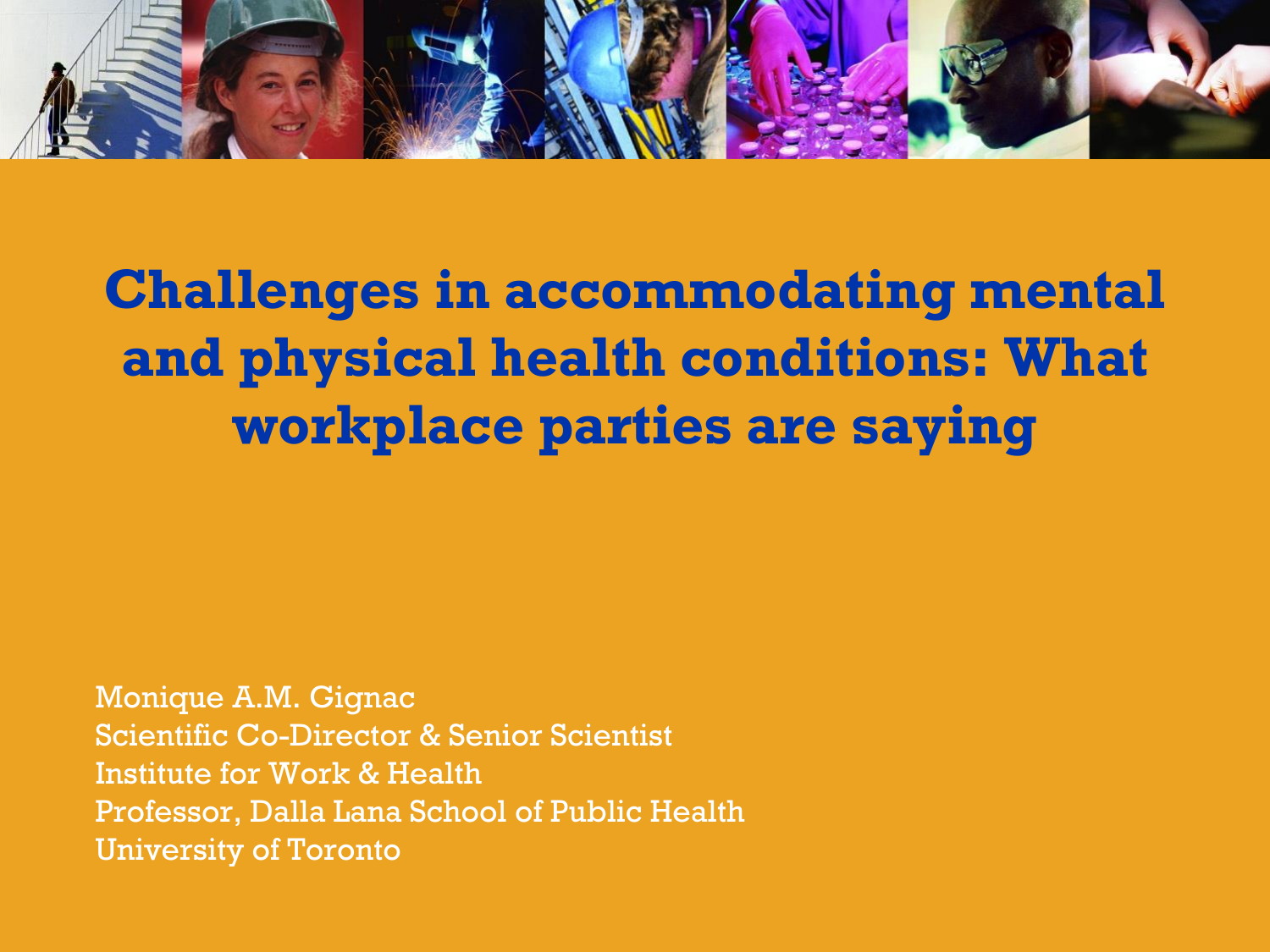**Accommodating and communicating about episodic disabilities (ACED): A partnership to deliver workplace tools and resources to sustain the employment of people with chronic, episodic conditions**

#### **Project Director:** Monique Gignac

#### **Research Team:**

Emma Irvin **Arif Jetha** Arif Jetha Joy MacDermid Ron Saunders William Shaw Peter Smith Julie Bowring Sara Macdonald Sabrina Tonima

#### **Partners:**

Ontario Ministry of Labour Realize Institute for Work & Health University of Toronto

Dorcas Beaton **Curtis Breslin** Curtis **Breslin** Renée-Louise Franche Aaron Thompson Emile Tompa **Dwayne Van Eerd** 

Arthritis Society Canadian Mental Health Association Crohn's & Colitis Canada Great-West Life Centre for Mental Health in the Workplace Mindful Employer Canada Multiple Sclerosis Society of Canada



Social Sciences and Humanities **Research Council of Canada** 

Conseil de recherches en sciences humaines du Canada



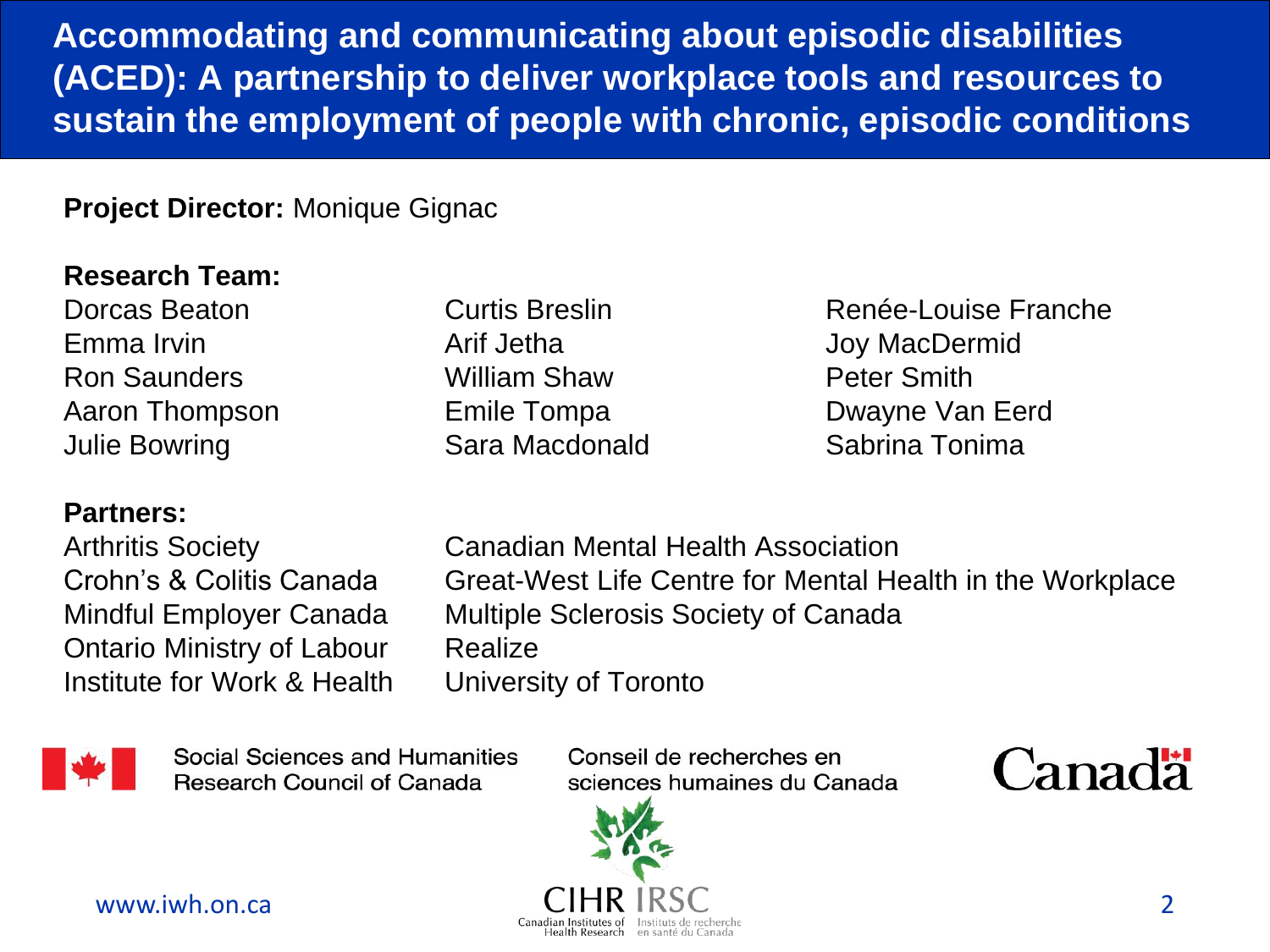

#### **Chronic Diseases in Canada**

As of 2014:

#### 38.4% of Canadians live with one of 10 major chronic diseases

#### 32.7% of Canadians report being limited in their daily activities sometimes or often as a result of their health

Centre for Chronic Disease Prevention, Public Health Agency of Canada. Chronic Disease and Injury Indicator Framework: Quick Stats, 2016 Edition. Ottawa (ON): Public Health Agency of Canada; 2016.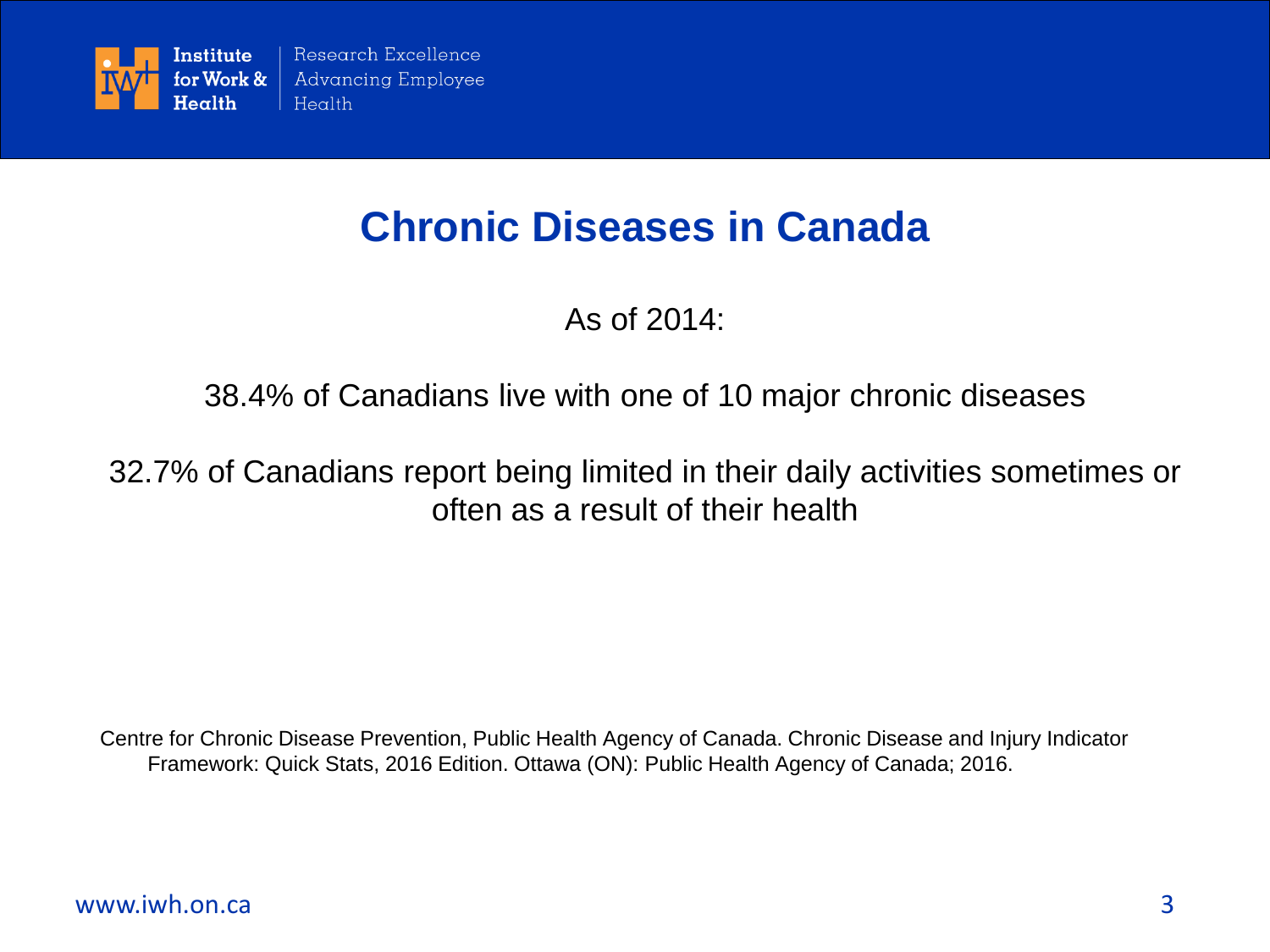

### Public Health Agency of Canada: "Economic Burden of Illness in Canada 2005-2008"

The most costly groups of conditions (direct and indirect health costs) are:

- Neuropsychiatric disorders: \$12.5 billion/year
- Cardiovascular diseases: \$12.1 billion/year
- Musculoskeletal diseases: \$7.1 billion/year (NB: MSK injuries a separate category)
- Digestive diseases: \$5.7 billion/year



istal cost of illness of \$1479 billion. Expenditures for care in other institutions and additional direct health expenditures are not included. \* † Direct costs<br>, drugs and physician. \* † Indirect costs include morality, l In usability. Vivolus. - Not all under<br>intervalse amount of \$6.4 billion for direction<br>term disability are excluded from on-term disability only). - Costs by disgnostic category related to suppressed cells for long-<br>lealth Agency of Canada, using data from the Economic Burden of Illness in Canada 2000.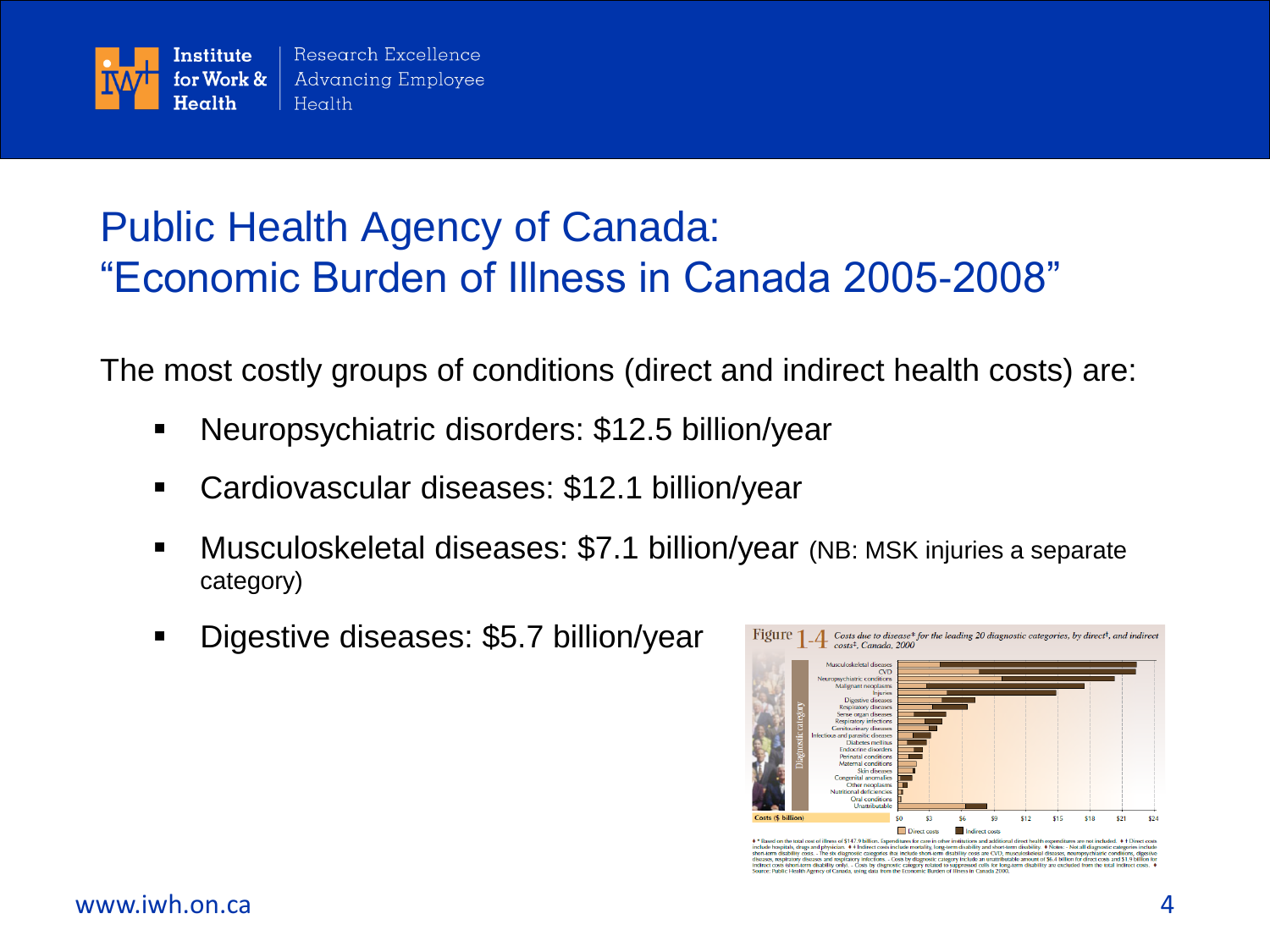

### Public Health Agency of Canada: "Economic Burden of Illness in Canada 2005-2008"

- Indirect costs (i.e., absenteeism from work) for these conditions range from  $\sim$  \$0.8-1.4 billion each year
- Real costs to the workplace and workers are higher report does not include costs related to presenteeism, changing jobs, retention and replacement, underemployment
- Other research often estimates total indirect costs at 60-70% of the total costs of the disease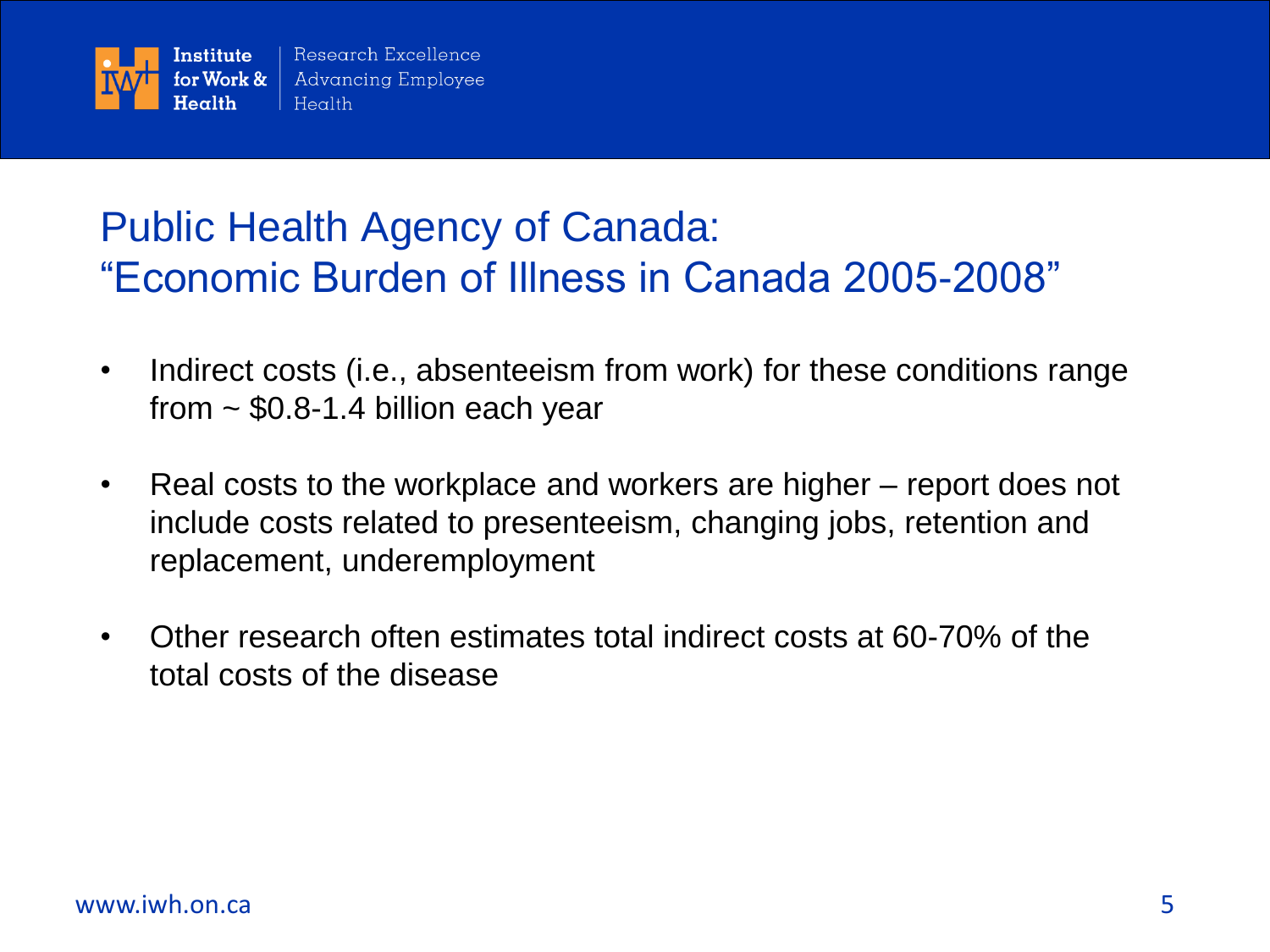

### **Chronic health conditions in Canada**

- Many of the most common chronic diseases in Canada are characterized as **episodic conditions**.
- Although different in their etiology, they often share common features:

**Intermittent in nature** – can be periods of well managed symptoms punctuated with more severe disease (e.g., flares, episodes) **Invisible** – signs and symptoms are not readily apparent to others **Unpredictable** – they can be difficult to manage even when well treated

Examples: depression, anxiety disorders, arthritis, multiple sclerosis, diabetes, irritable bowel syndrome, migraine, some types of cancer, HIV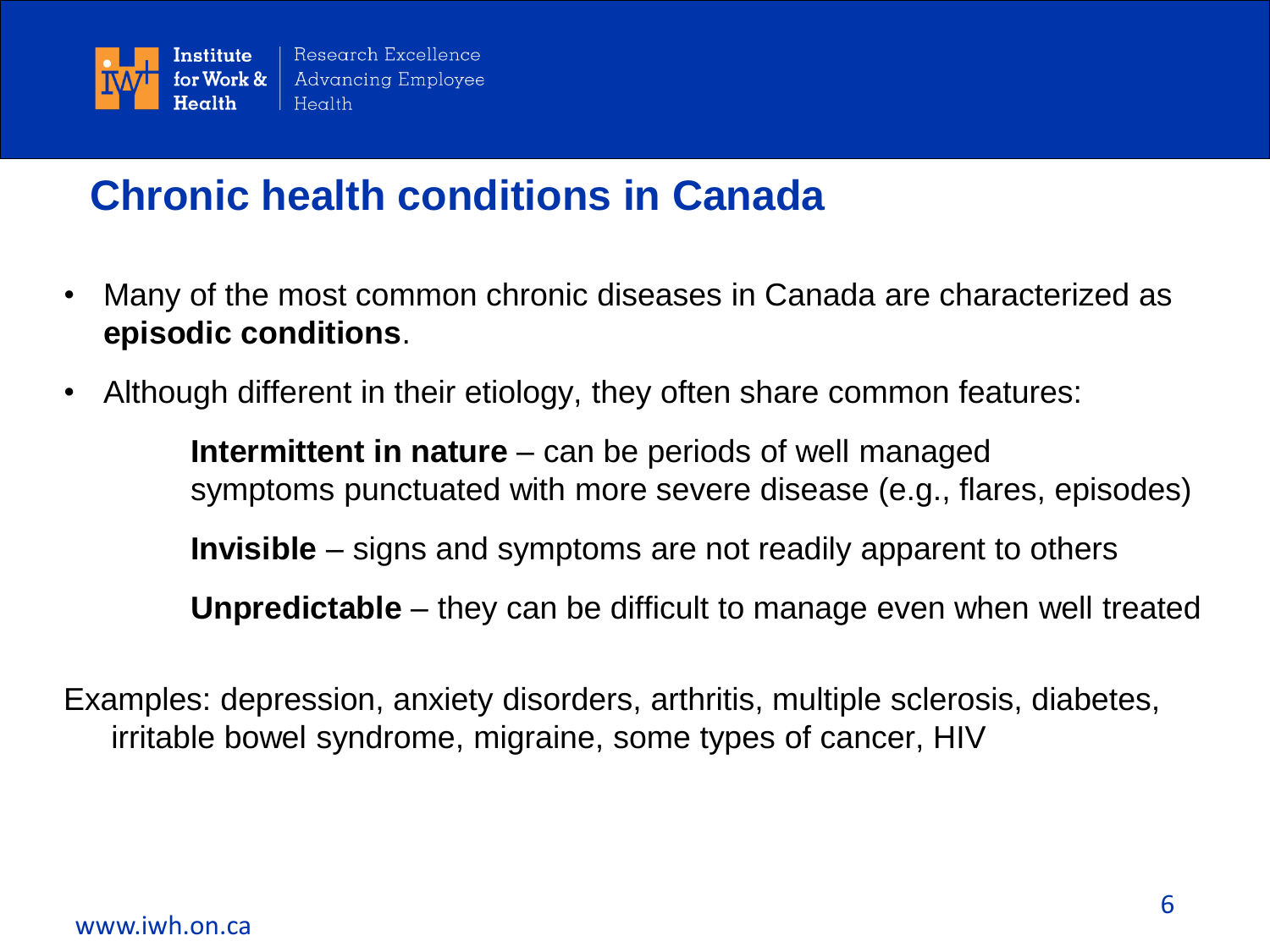



### **In the workplace**

The episodic, invisible, and unpredictable nature of chronic conditions creates challenges in balancing:

- The fostering of workplace communication with the protection of privacy
	- Meeting needs for support and accommodations while maintaining workplace productivity



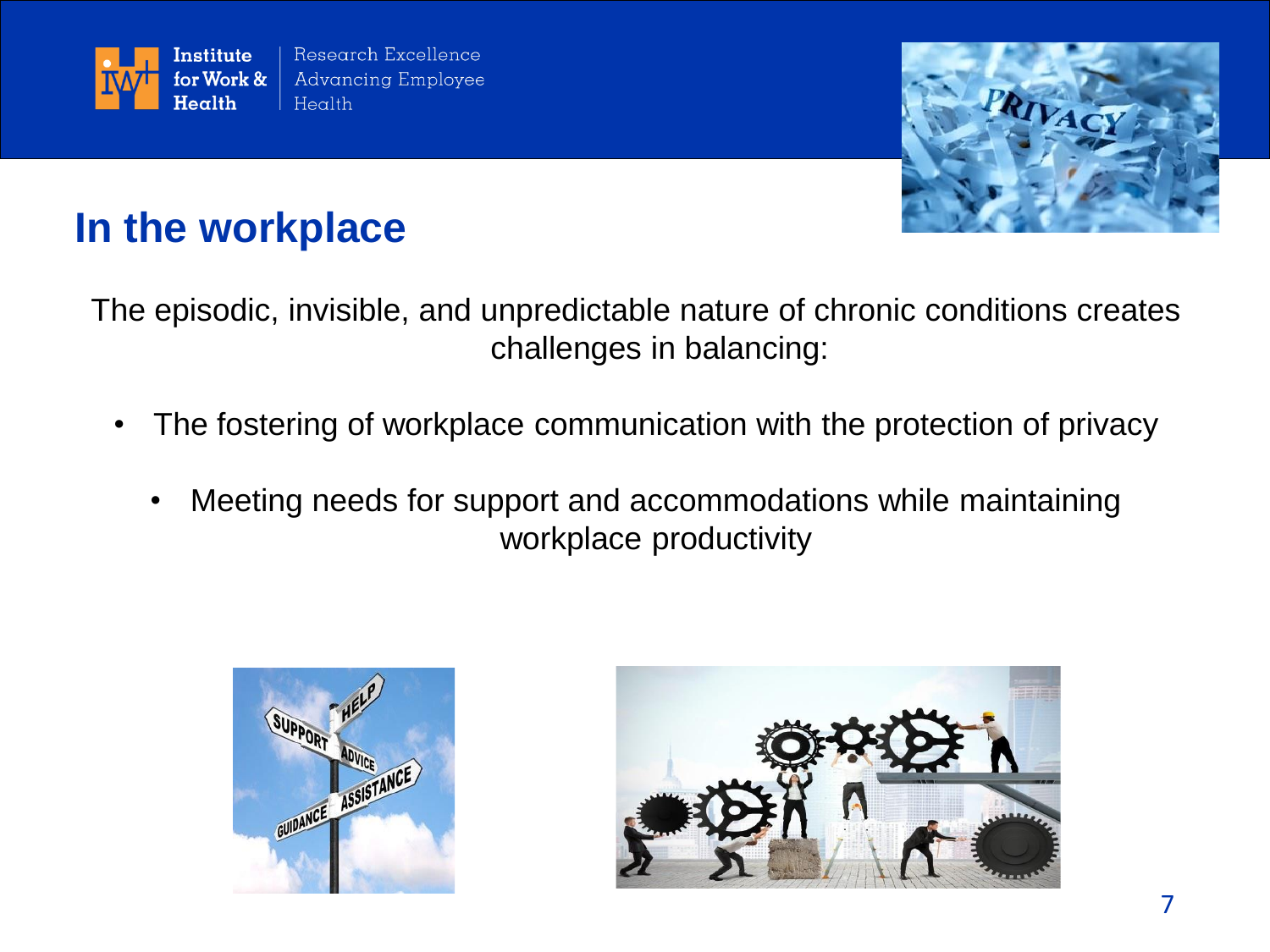

### **Chronic, episodic health conditions and work**

- Privacy legislation protects workers from having to disclose disease diagnoses and symptoms; the focus is on activity limitations
- Previous studies find that many workers report stress around the decision whether or not to disclose episodic health needs at work
- A range of issues have been identified by workers related to whether, when, to whom, what, and why to disclose (or not)

(e.g., Claire et al., 2005; Vickers, 1997; Ragins, 2008; Chaudoir & Fisher, 2010; Gignac & Cao, 2009; Munir et al., 2005; Brohan et al., 2012; Oldfield et al., 2016; Toth & Dewa, 2014)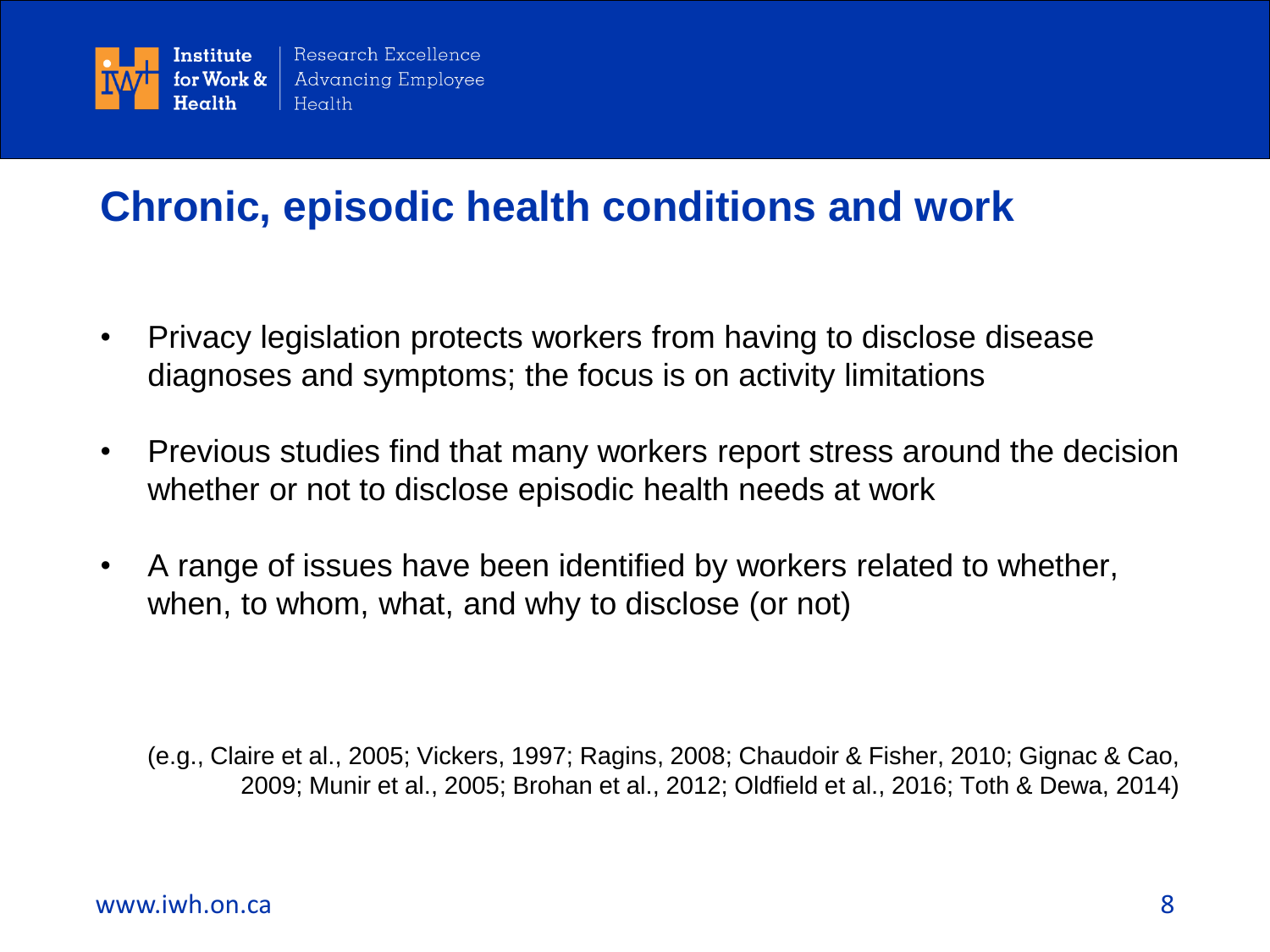

### **We're missing the perspectives of workplace parties**

#### **Research Questions:**

- 1. What do workplace parties believe are key approaches, issues, and challenges to disability prevention and support for workers with chronic, episodic health conditions?
- 2. How do communication processes within a workplace facilitate or act as a barrier to disability prevention and support efforts?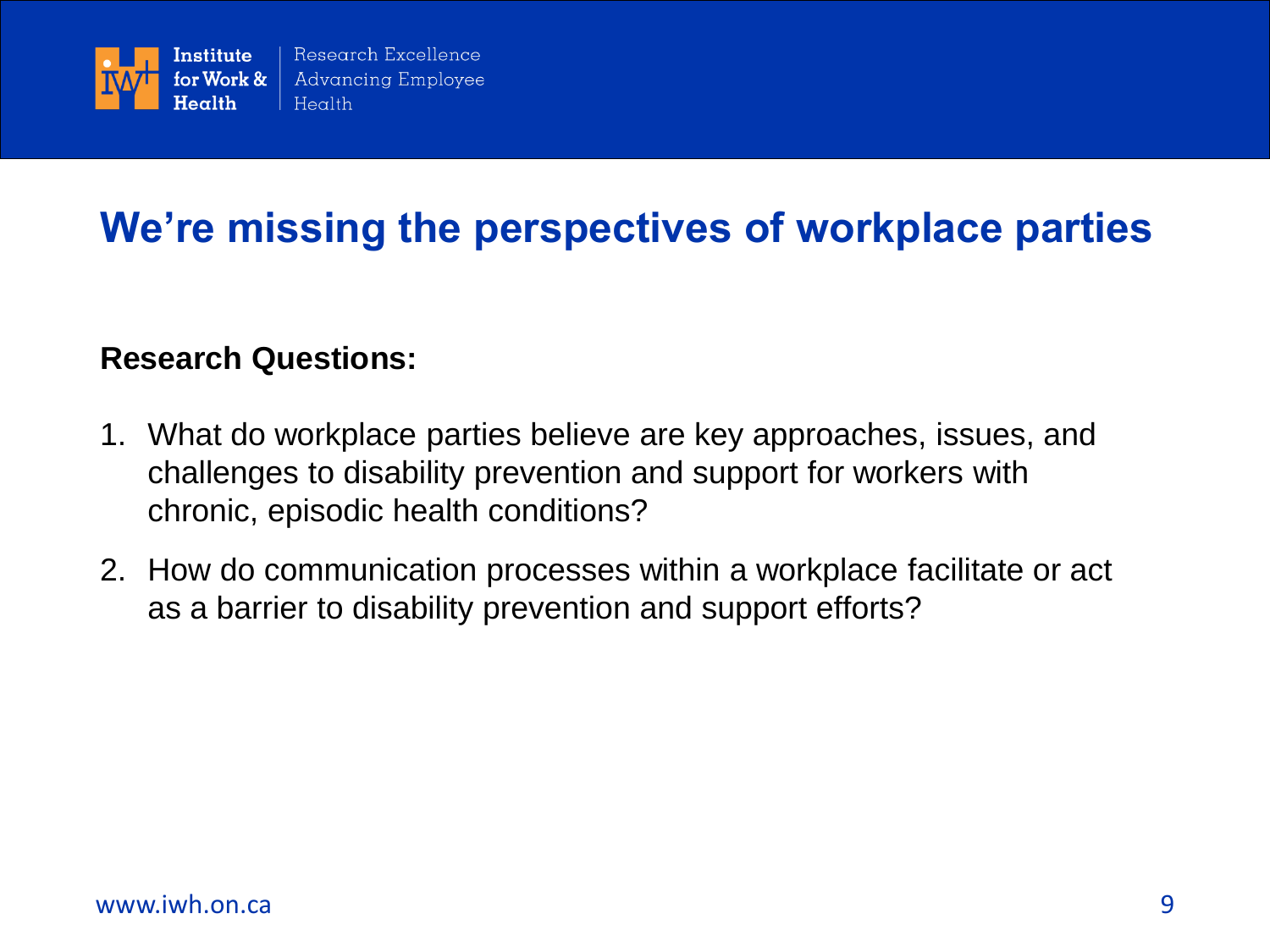

# **Study Methods**

- Recruited a convenience sample of workplace parties ("key informants") involved in disability support and RTW (e.g., supervisors, human resource professionals, disability managers, worker advocates, small business owners, labour lawyers)
- Participants were interviewed using qualitative methods (i.e., telephone or faceto-face interview)
- General topics probed:
	- i. Communication and accommodations in disability prevention and support;
	- ii. Successes and challenges in implementing and monitoring accommodation and RTW plans;
	- iii. Who is/should be involved;
	- iv. Potential contextual factors;
	- v. Gaps in resources
- Qualitative content analysis applied; two coders independently coded transcripts into themes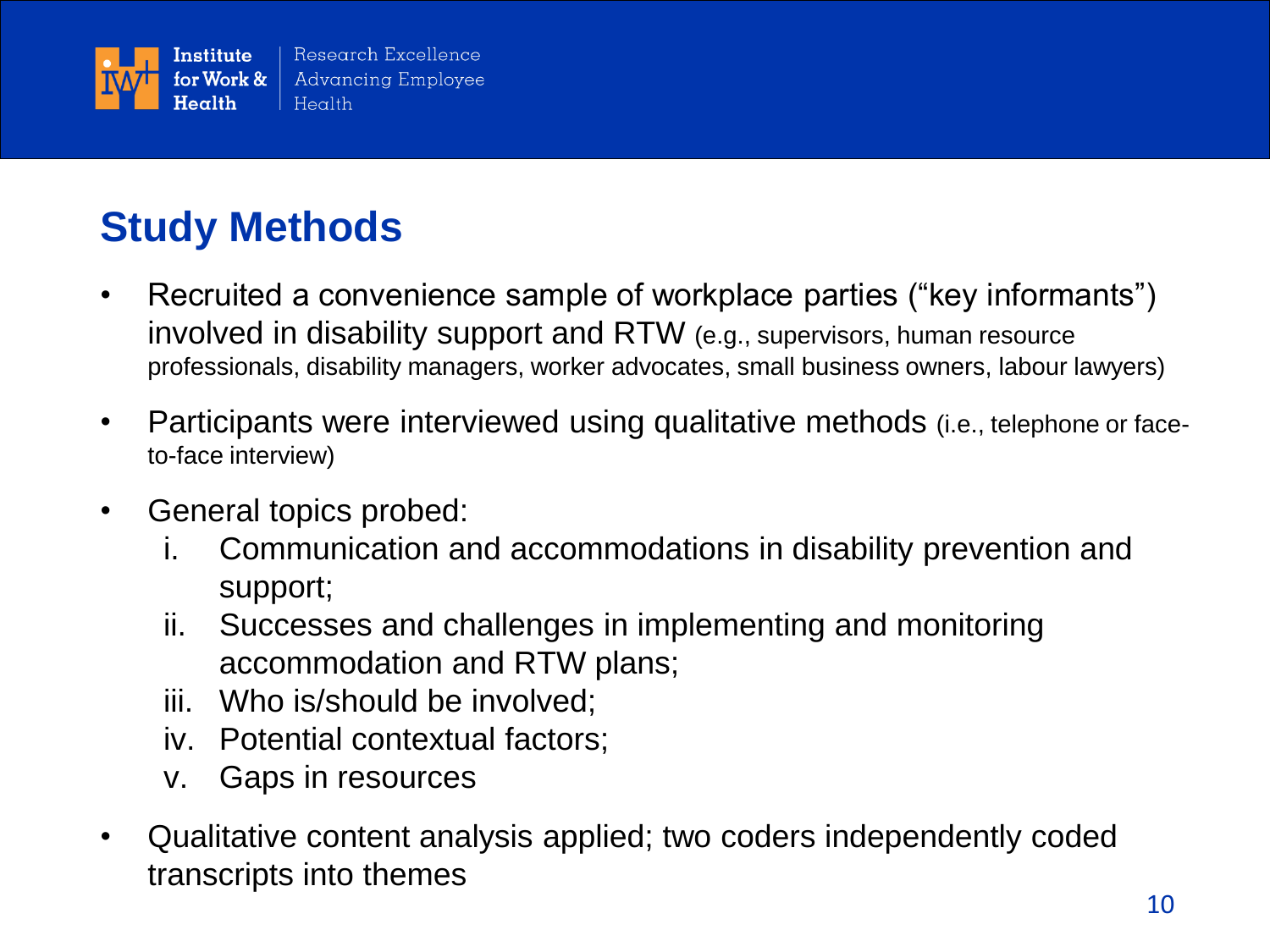| Institute<br>for Work &<br>Health          | Research Excellence<br><b>Advancing Employee</b><br>Health                                                                                                                                                                                                            |                                                           |                     |
|--------------------------------------------|-----------------------------------------------------------------------------------------------------------------------------------------------------------------------------------------------------------------------------------------------------------------------|-----------------------------------------------------------|---------------------|
| <b>Results: Key Informant Demographics</b> |                                                                                                                                                                                                                                                                       | $N$ (%)                                                   | <b>Mean (Range)</b> |
| Gender                                     | Female<br>Male                                                                                                                                                                                                                                                        | 20 (74%)<br>7(26%)                                        |                     |
| Years in profession (mean, range)          |                                                                                                                                                                                                                                                                       |                                                           | $19.5(8-30)$        |
| Roles*                                     | Disability manager<br>Human resources personnel<br>Managers/supervisors<br>Worker advocate/union representative<br>Labour lawyers<br><b>Small business owner</b><br><b>Medical director</b><br>Occupational health nurse<br>Key informants with an episodic condition | $\overline{7}$<br>5<br>5<br>5<br>3<br>$\overline{2}$<br>5 |                     |
| <b>Sector Served</b>                       | <b>Business/Finance/Professional Services</b><br><b>Education/Government</b><br><b>Healthcare</b><br>Manufacturing/Construction/Utilities<br>Service/Retail<br>Non-profit<br><b>Multiple Sectors</b>                                                                  | 4<br>6<br>6<br>4<br>5                                     |                     |

\* A participant could have more than one role (e.g., manager and person with a disability)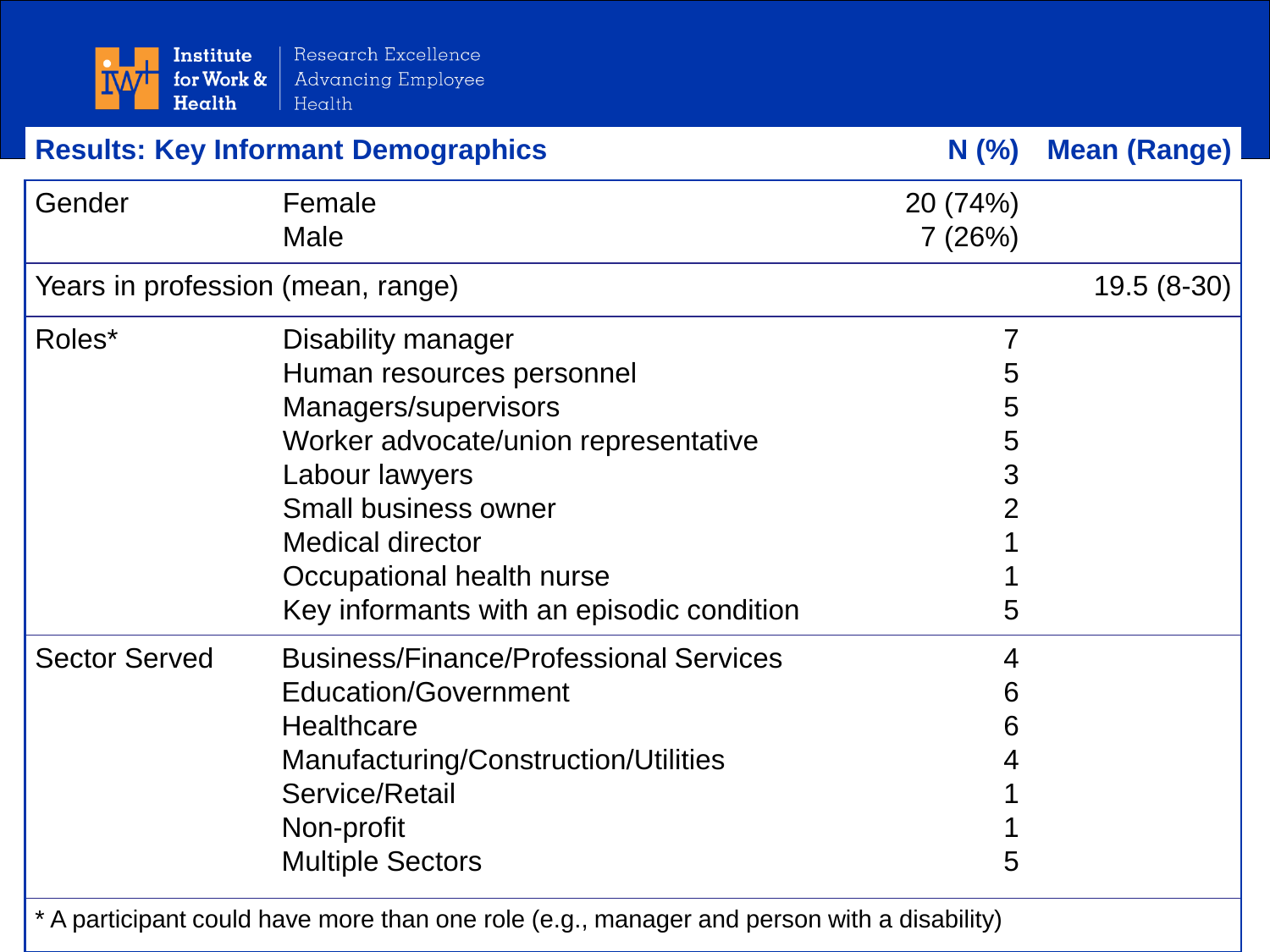

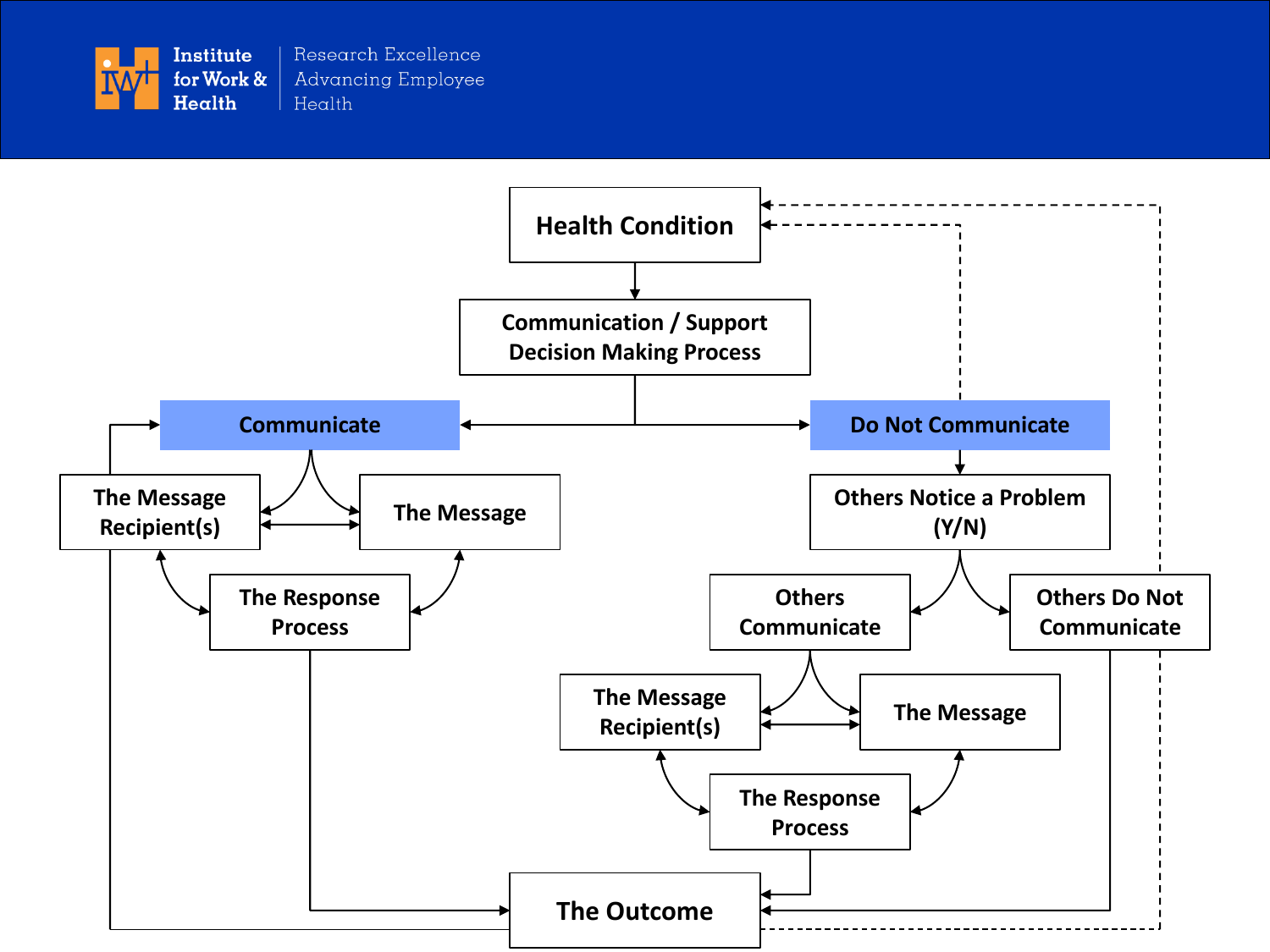

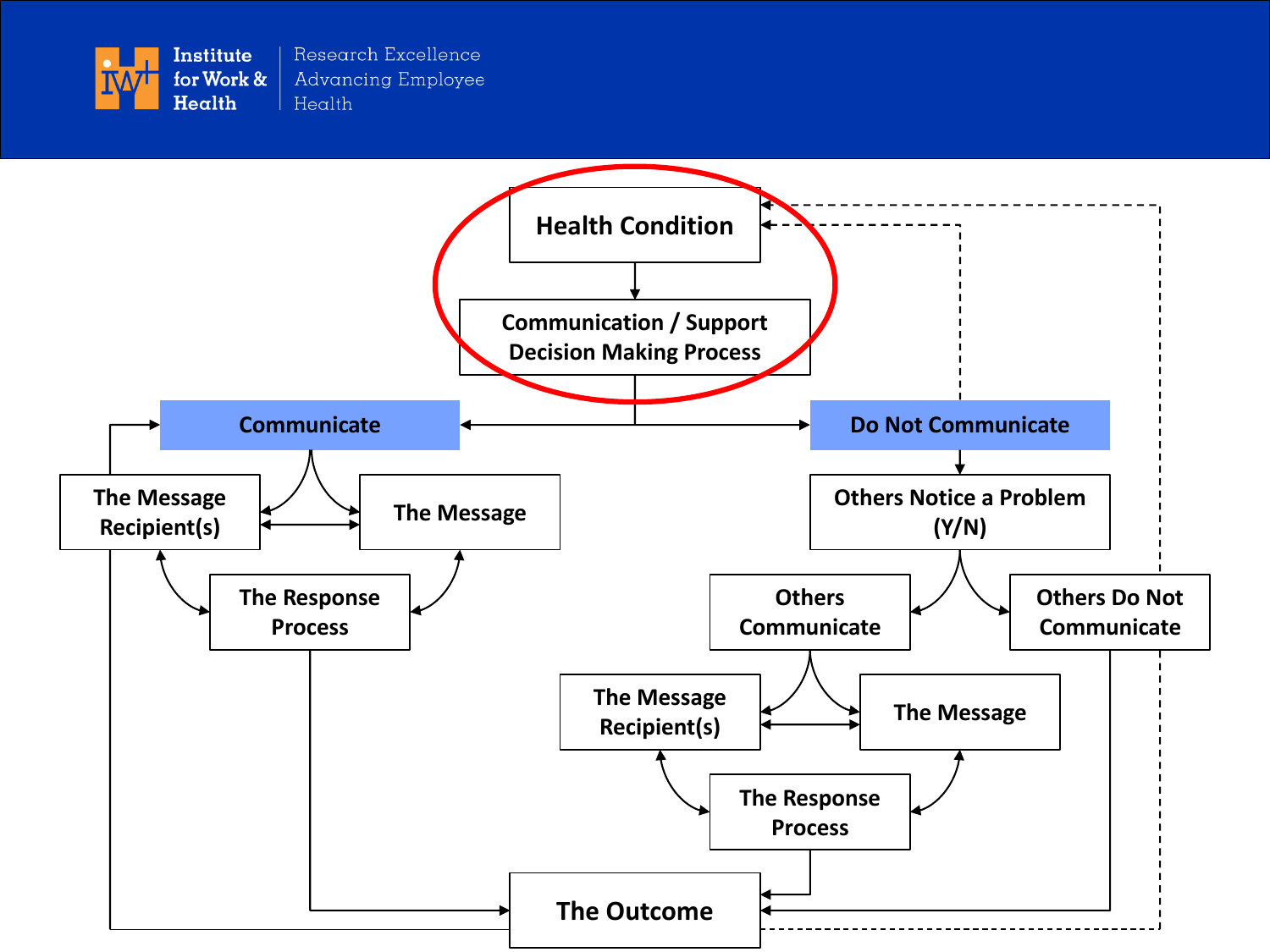



### **Communication/Support Decision Making Process**

- Approach/avoidance processes
- Rights and obligations
- Current needs and goals
- Potential outcomes
- Contextual factors (e.g., type of health condition, type of job, age, gender, employment relationship (FT, contract work), personal factors (problem solving skills), economic climate…)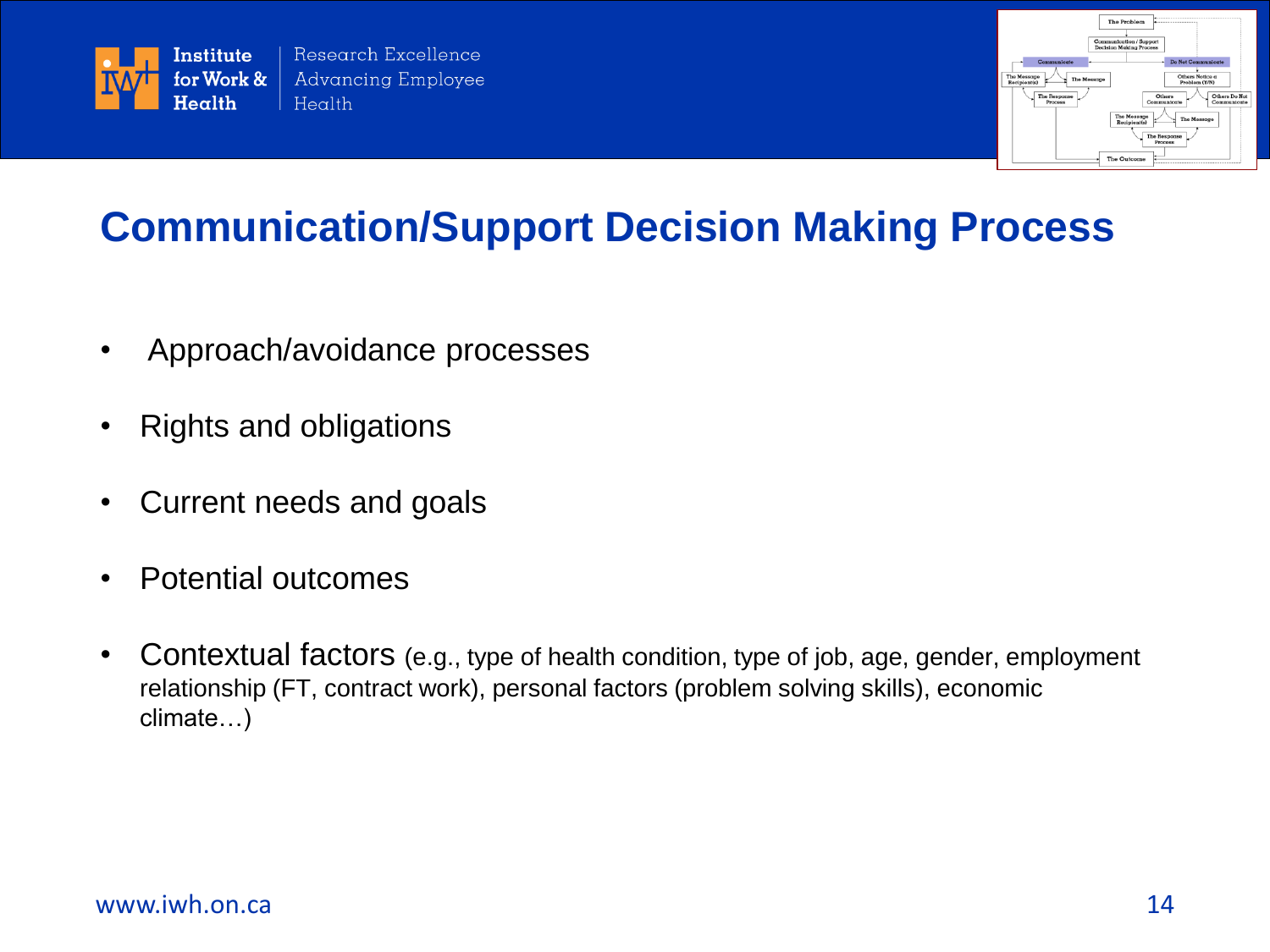



#### **Communication/Support Decision Making Process**

• Approach/avoidance processes are undertaken where an individual weighs the pros & cons of sharing personal information

Personal preferences for sharing private information; past experiences; assess risk to job tenure; assess workplace attitudes; assess impact of health on the job and others; stress/emotional costs to sharing versus not sharing

• An individual may consider their rights and obligations as part of the process, but many people are unaware of legislation and organizational policies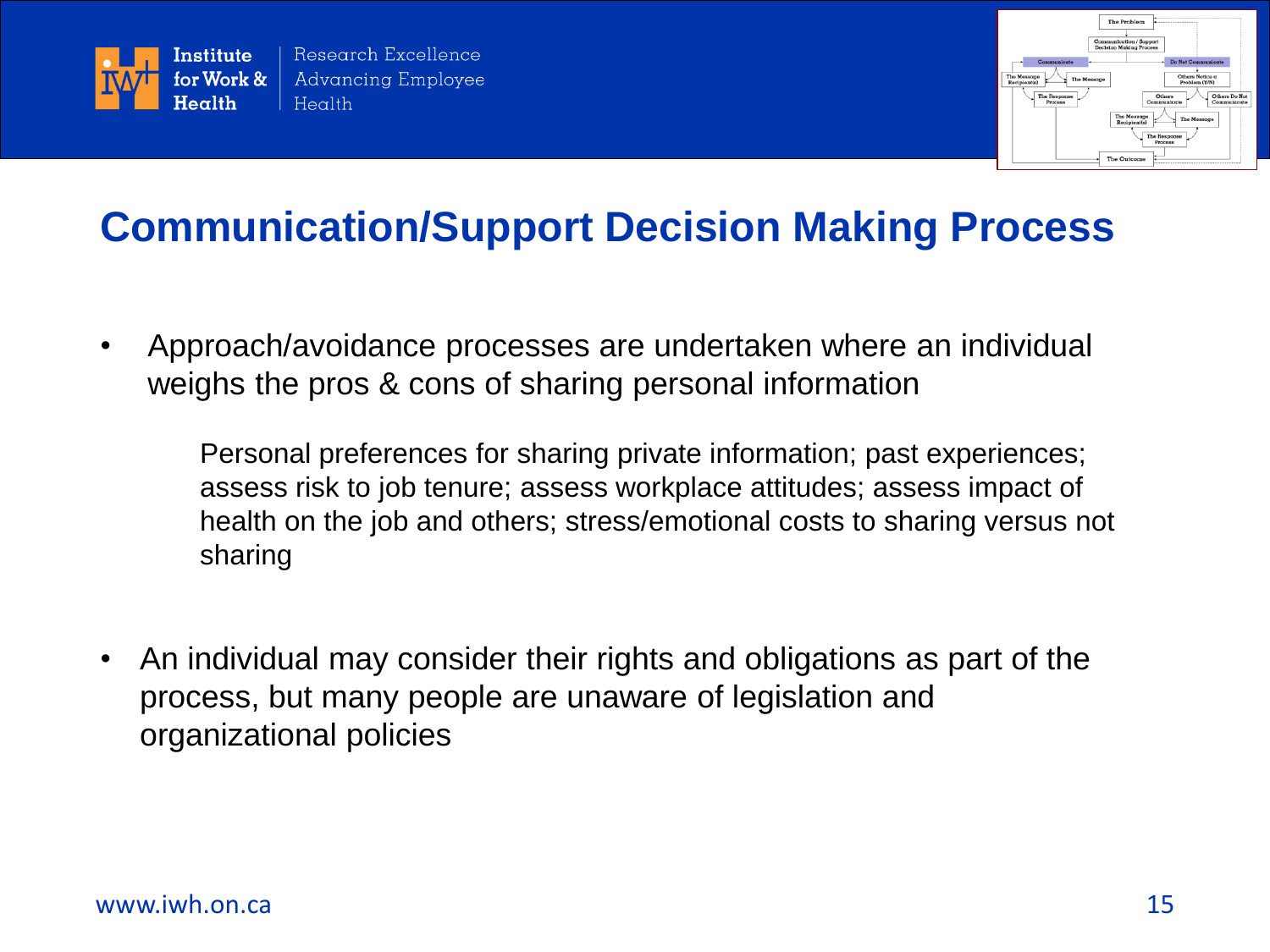



#### **Communication/Support Decision Making Process**

• Consider current needs and goals in sharing personal information

Share prior to an impact for awareness; build trust/support; manage self-image; need support/accommodations; crisis or others notice and forced to communicate; managing well so no need to share; perceive that nothing can be done so no point in sharing

• Consider the potential outcomes of sharing personal information

Likelihood of an available accommodation that will help; positive/ negative reactions from others; being able to remain employed; impact on future career; image as a good worker affected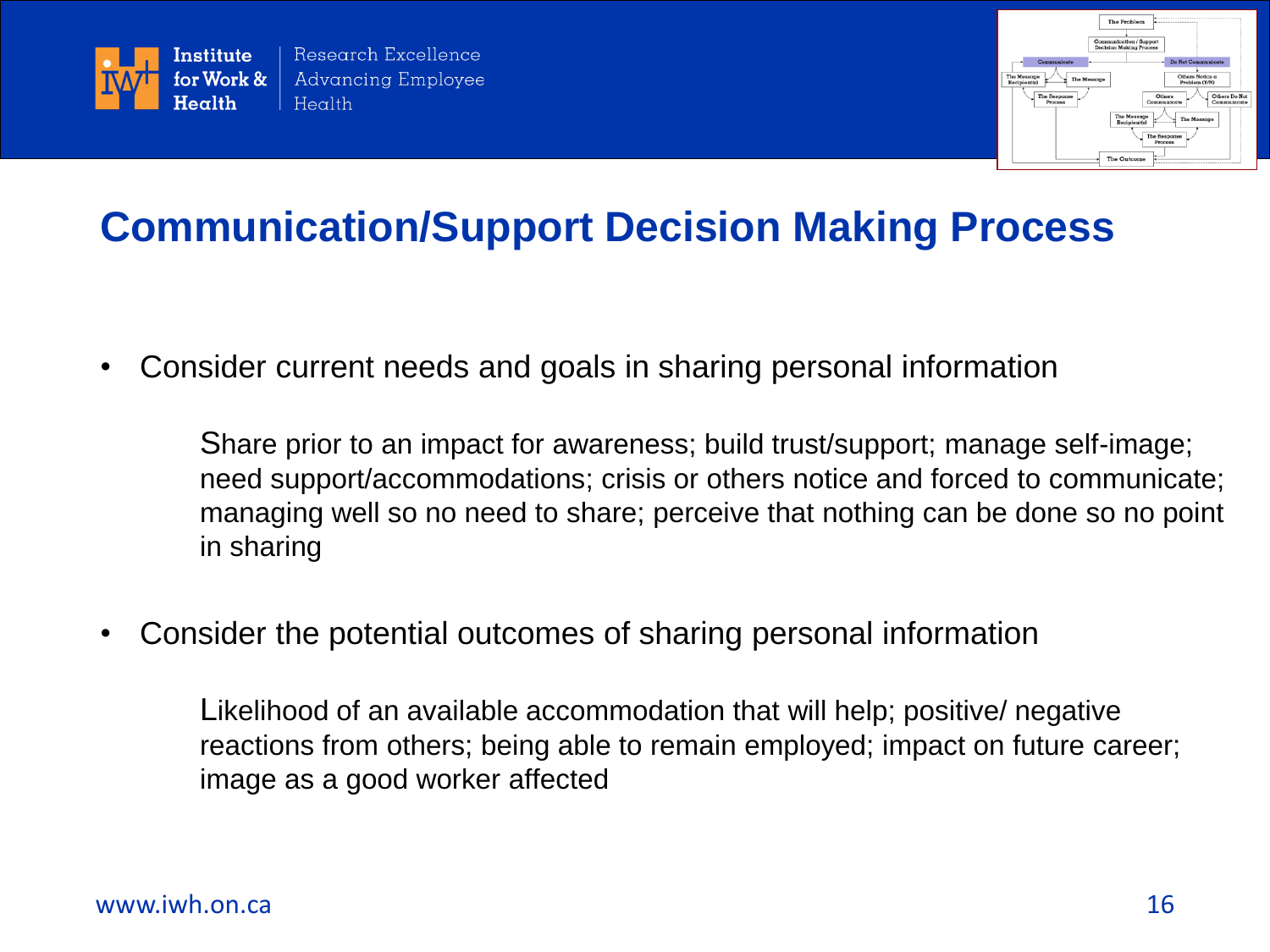

### **Context: Type of Health Condition**

- Participants often noted similarities in the impact of diverse physical and mental health conditions on work
- Some participants noted that, whatever the primary diagnosis, many conditions have an element of both physical and mental health challenges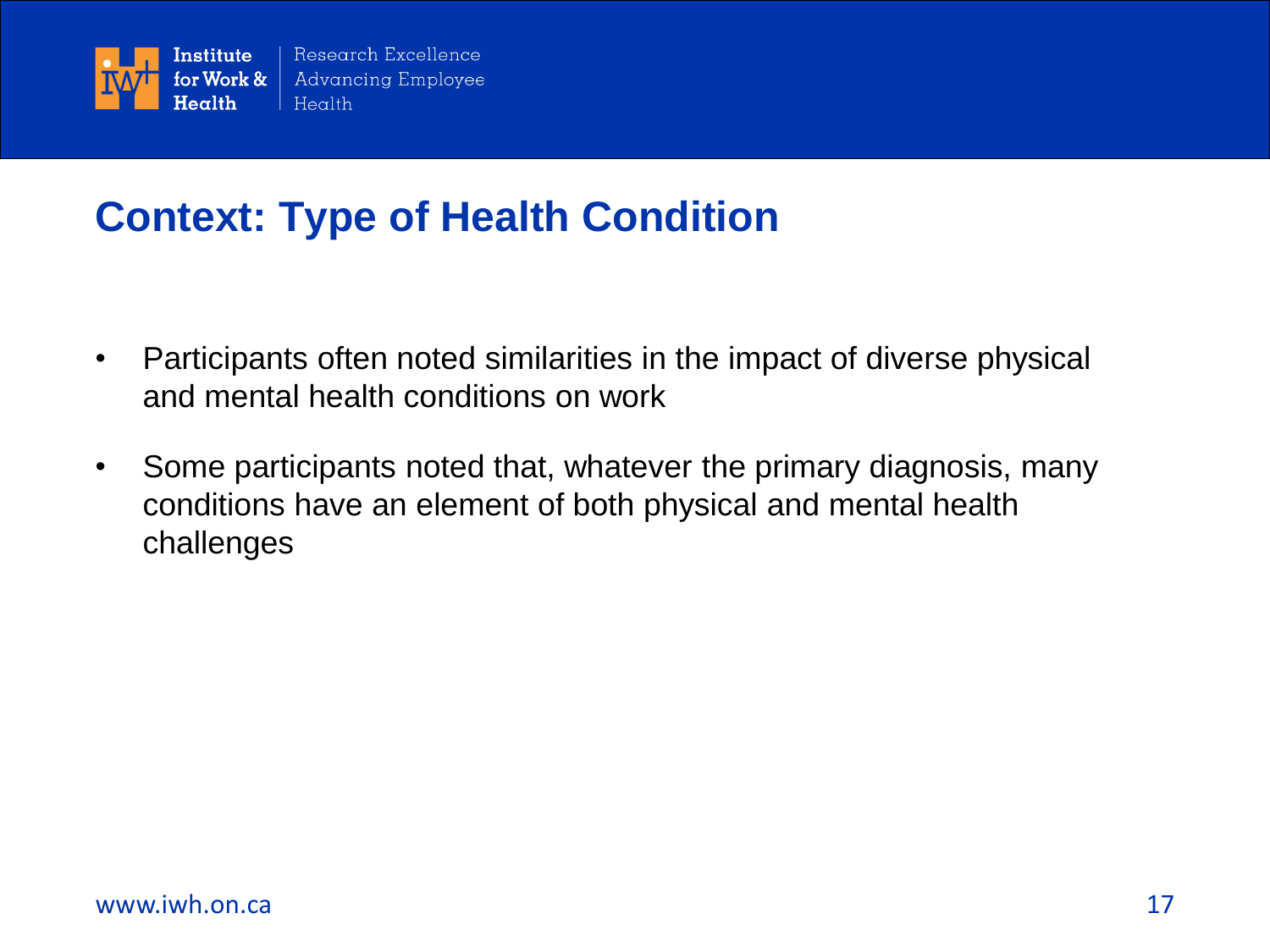

### **Type of Health Condition: Similarities**

"I'm always of the opinion, and even when people get into mental health cases versus physical cases – no, no, no – they're all still disability cases. You can still apply the same procedure with your main goals…and you still try to move things forward to these goals, customizing it for the individual." (Resp 13, Disability Manager, manufacturing)

"The commonality between the mental health versus other forms of episodic disabilities, is the lack of predictability around them…[and] one thing is evident to me, that stress is an aggravating factor for all of them." (Resp 3, Lawyer, union)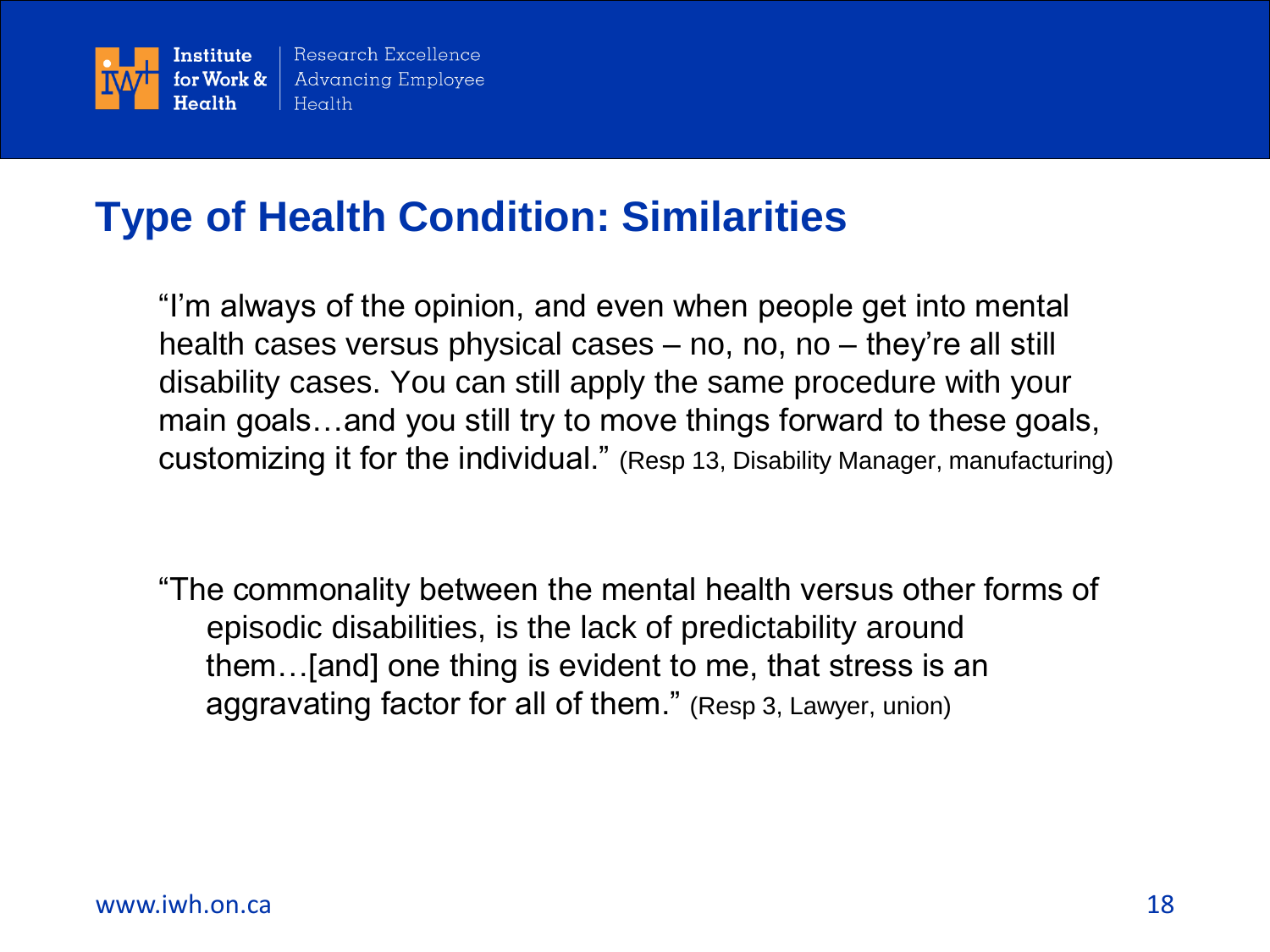

### **Type of Health Condition: Differences**

- However, mental health conditions were more likely to be associated with interpersonal tensions at work that could be difficult to resolve
- Inadvertent "messages" or "signs" of a problem become apparent to colleagues, especially when a worker is unaware they are slipping into a mental health episode or it hasn't yet been diagnosed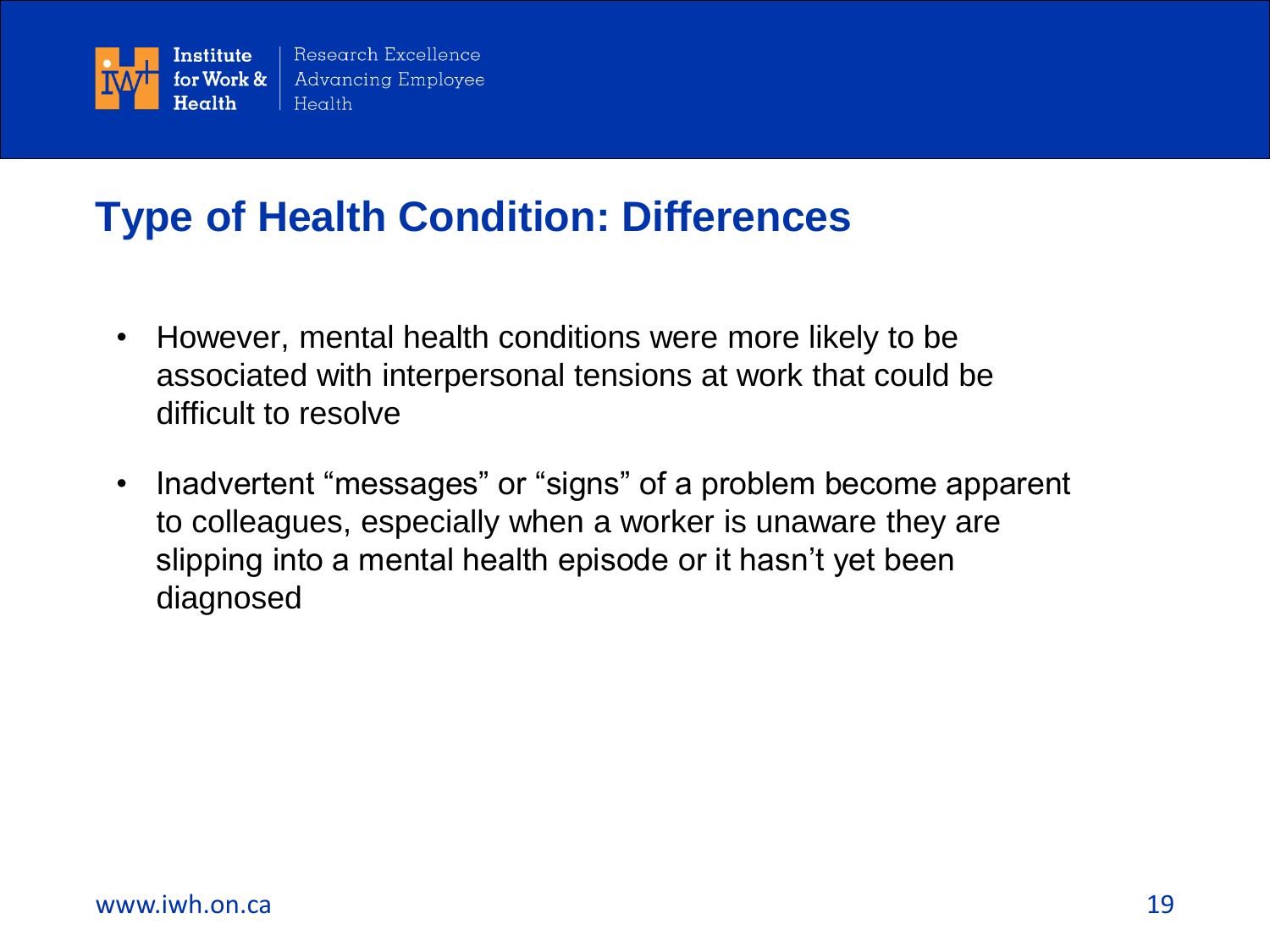

### **Type of Health Condition: Differences**

"More commonly with a mental health condition, you've got subtler things: meltdowns, chronic lateness, inability to concentrate, disruptive behaviour, not fulfilling commitments, or not showing up for work regularly…We label them as complex cases, we try to be as good as we can. When somebody's perception of their ability doesn't match the reality, then we have to take those very delicately" (Resp 7, Manager, public sector)

"It opens up a whole other level of activity if they're paranoid and they think that the whole world is against them…. It's a problem if they're not aware. It's really problematic." (Resp 26, Manager & HR, public sector)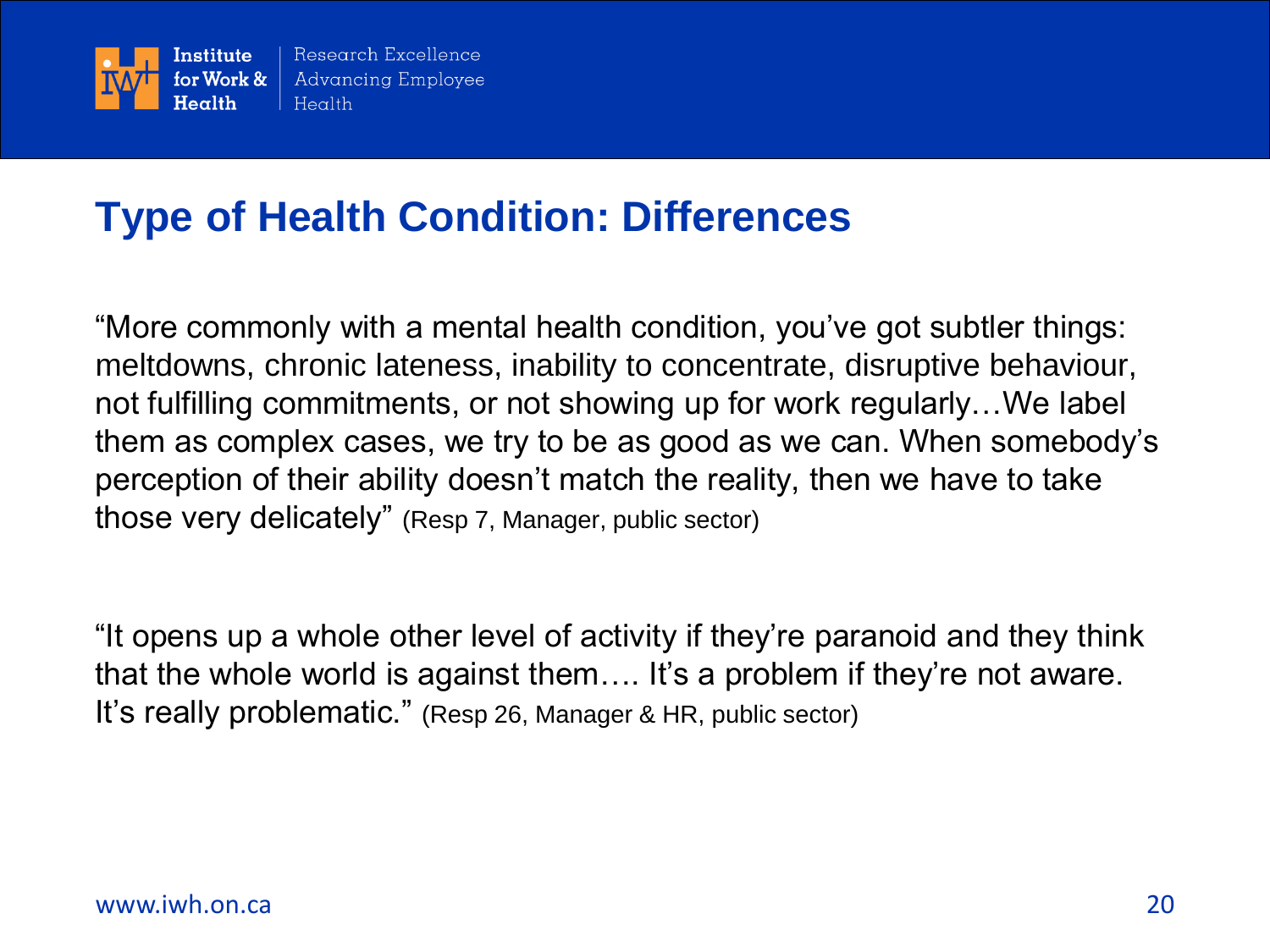

### **Type of Health Condition: Differences**

"The stigma is still there. The stigma of running away from [the person] because she's acting weird. No one approaches her. No one helps her including managers and return to work people. There's still this stigma with mental health or that she's unsafe." (Resp 21, Union representative, healthcare)

Will return to this issue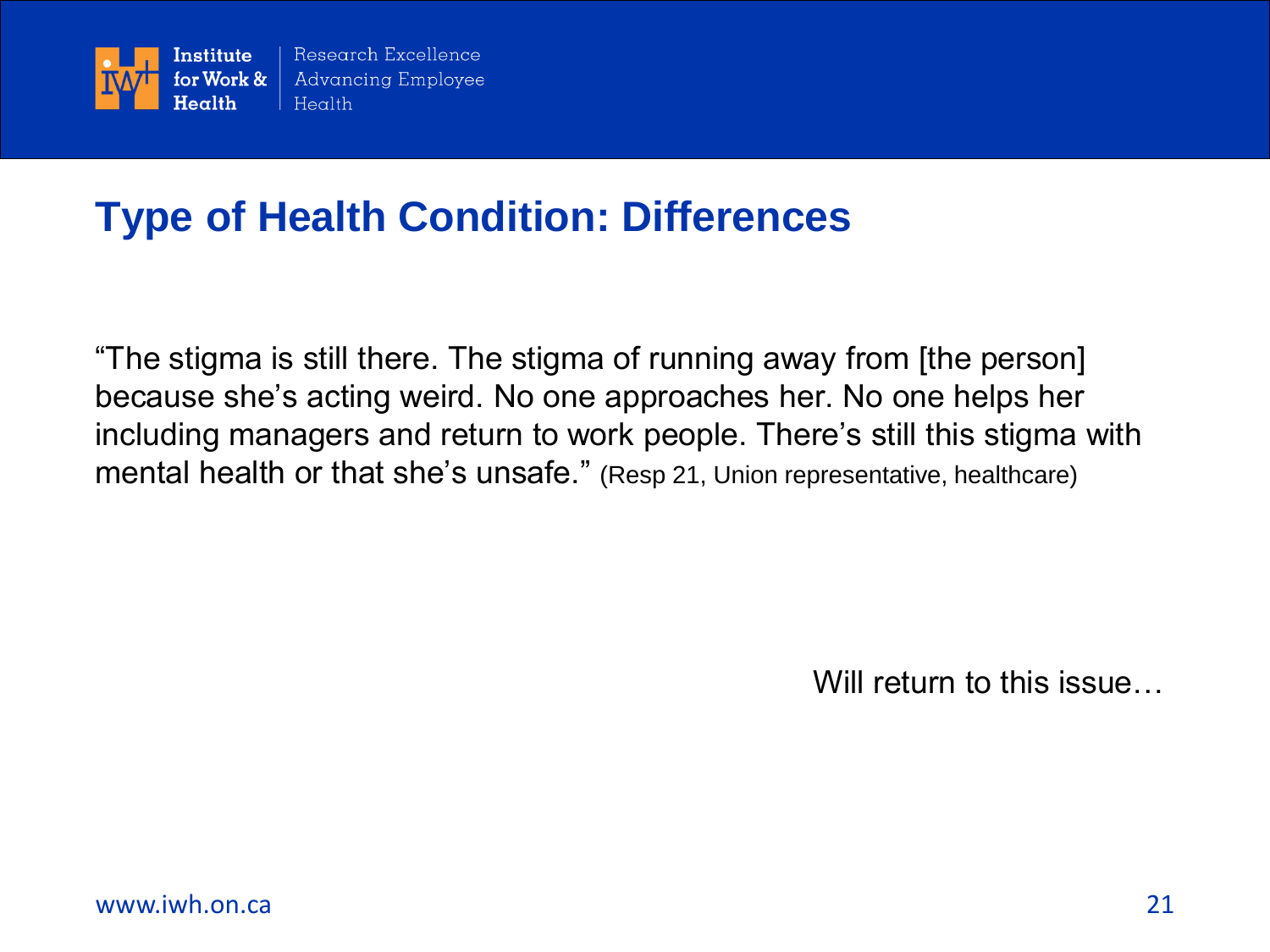

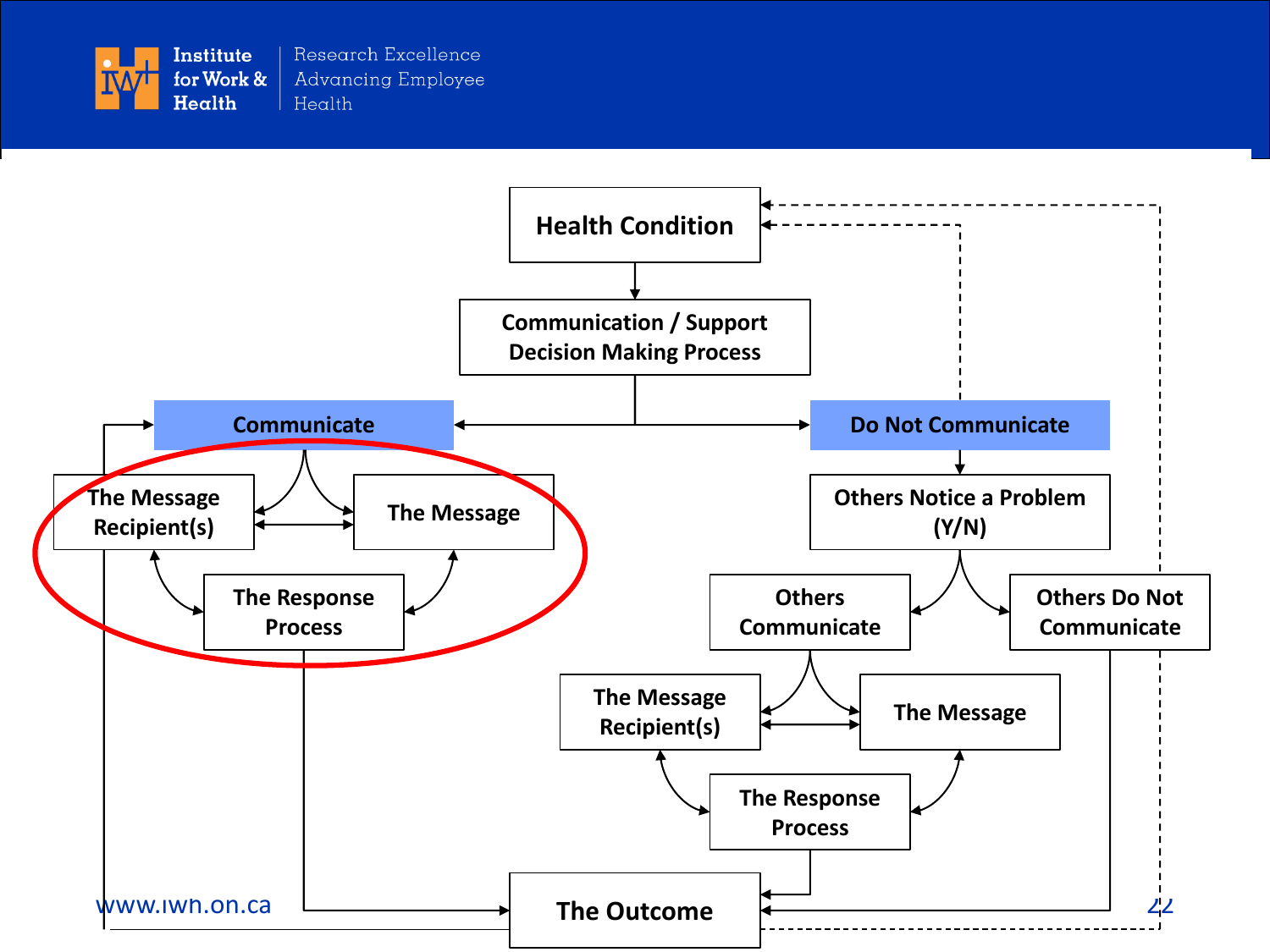



### **Message Recipients**

- Workplace parties are not passive recipients of information.
	- They actively respond to and shape the information they receive
- Many workplace respondents engaged in efforts to improve the communication/support decision making process for workers
	- They aimed for greater awareness of the needs of workers with chronic, episodic conditions
- Participants perceived that greater awareness will:
	- Help clarify the needs of workers and de-stigmatize health issues
	- Promote fairness and transparency
	- Foster disability prevention not just crisis management
	- Enhance education and improve skills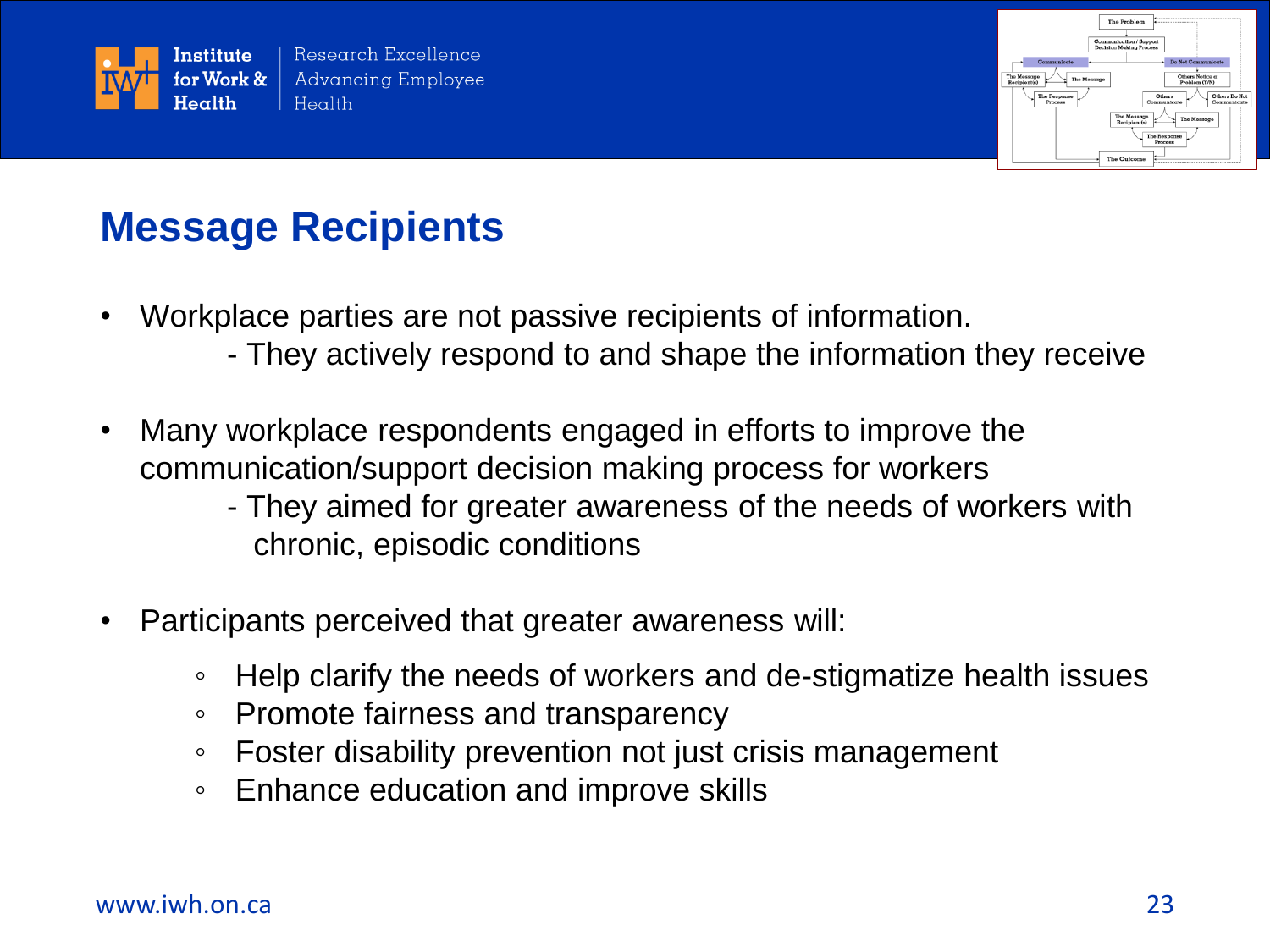



#### **Response Process: Outcomes**

"We have a number of people who…have returned from long-term disability and they're still sustaining work, people with serious, chronic limitations – various kinds of health conditions. I can just instantly call up half a dozen faces in my mind where 10 years ago, they might have all still been on LTDP." (Resp 7, Manager, public sector)

"I'd say, for the most part, we've been very successful with it. There are still some challenges, yes." (Resp 12, Human resources professional, healthcare)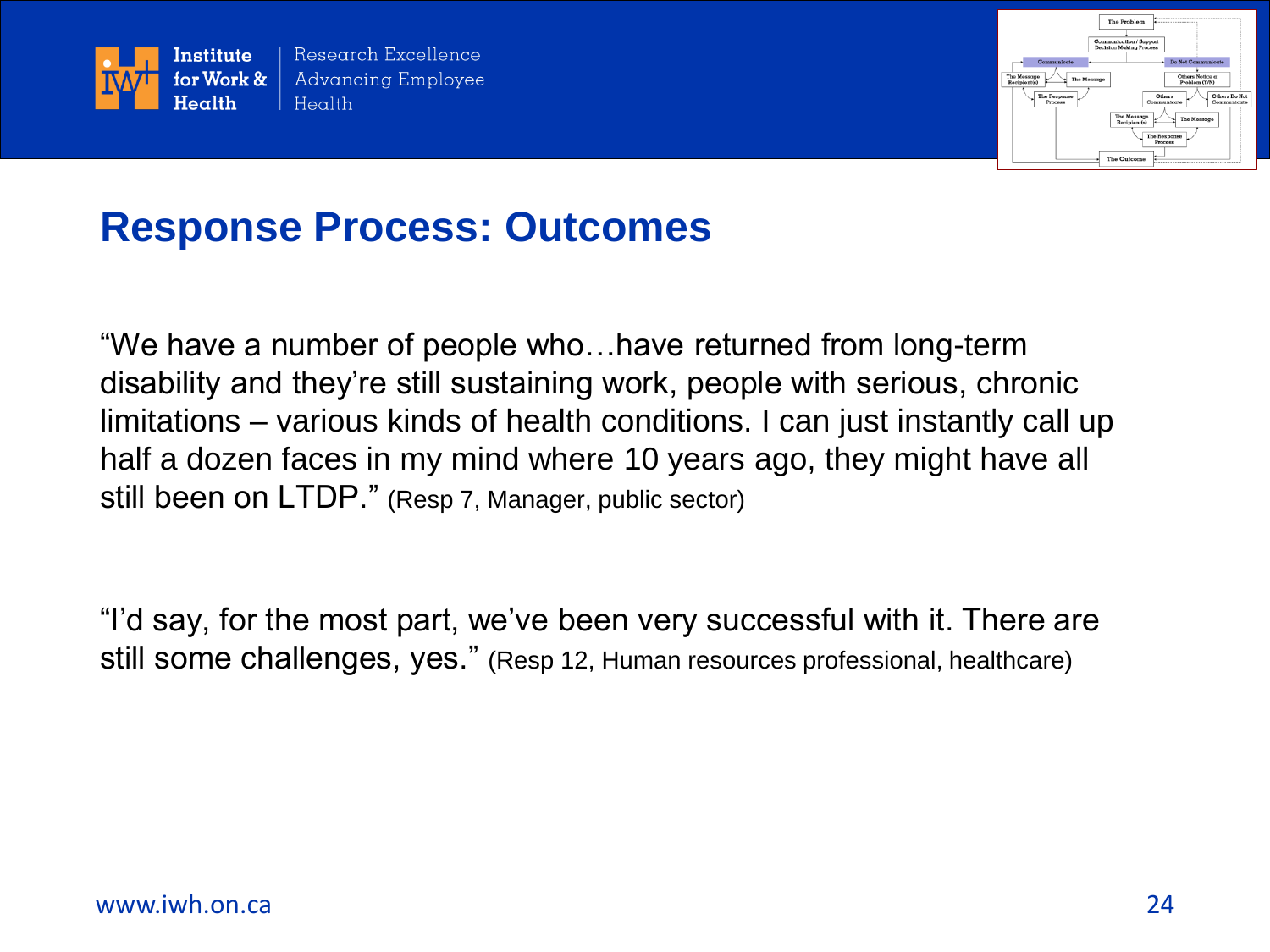



#### **Response Process: Challenges**

Some of the challenges…

- Workplace parties have different roles, power, and relevant skills
- Not all individuals receive the same information (i.e., message) about a worker's needs or are involved at the same timepoints (e.g., supervisors early; disability managers/HR later; union and labour lawyers often when there's a dispute)
- Workplace parties can differ in adopting implicit models to frame disability prevention and support (e.g., medical model, biopsychosocial approach)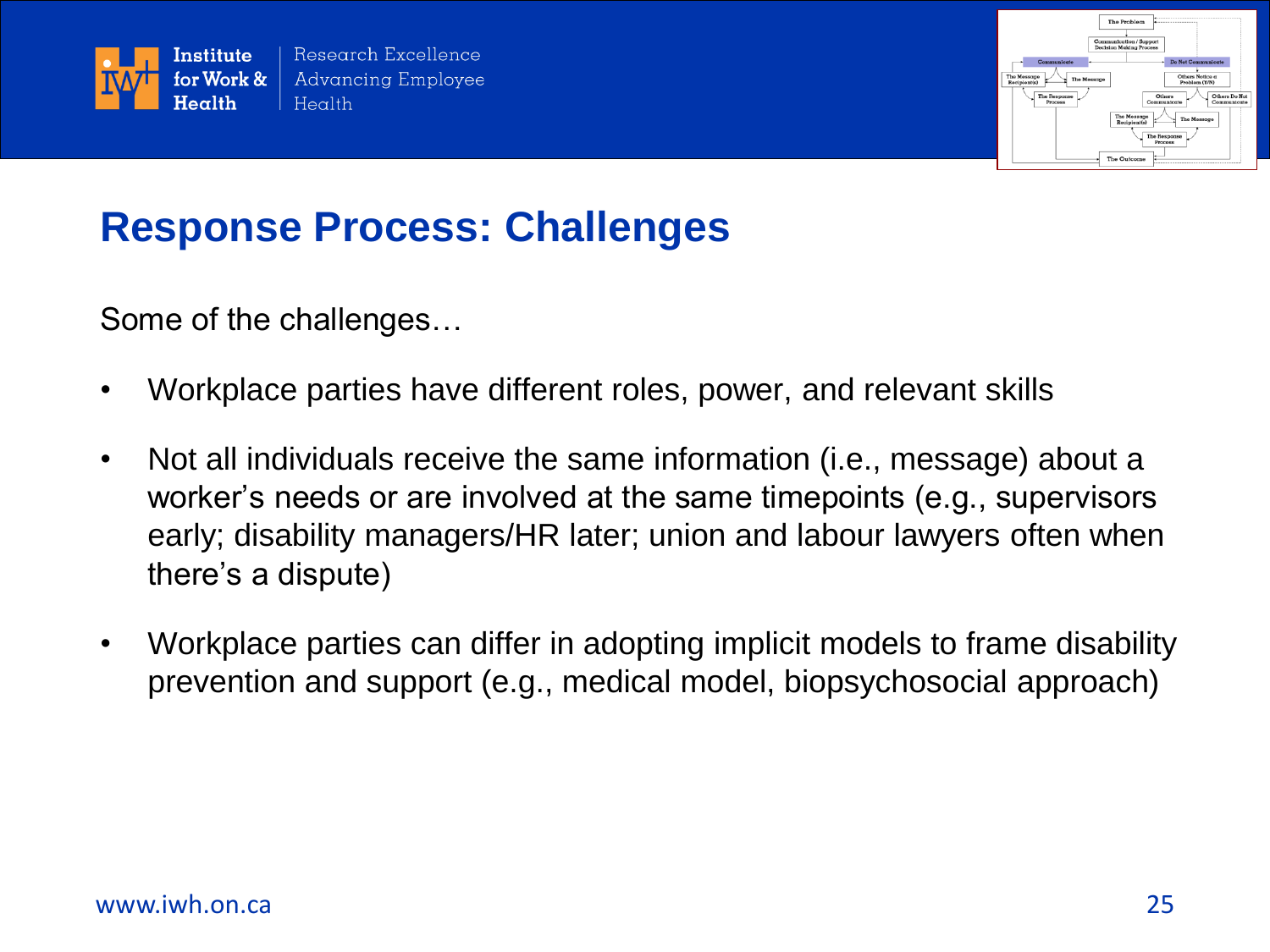



#### **Medical versus Biopsychosocial Model**

" … because our third-party providers have that [diagnosis], in most cases, it's a much smoother transition…. I find even return to work recommendations are more meaningful because they have the diagnosis. As you know, the most important thing is that people are properly diagnosed." (Resp 08, disability manager)

"If employees don't share with us, then we tell them that we need medical documentation. And so, we're able to get at least some information…and when it comes in, if it's really, really, really brief, then we may ask the employee to sign a consent to speak with their treatment provider, again confidentially." (Resp 05, disability manager)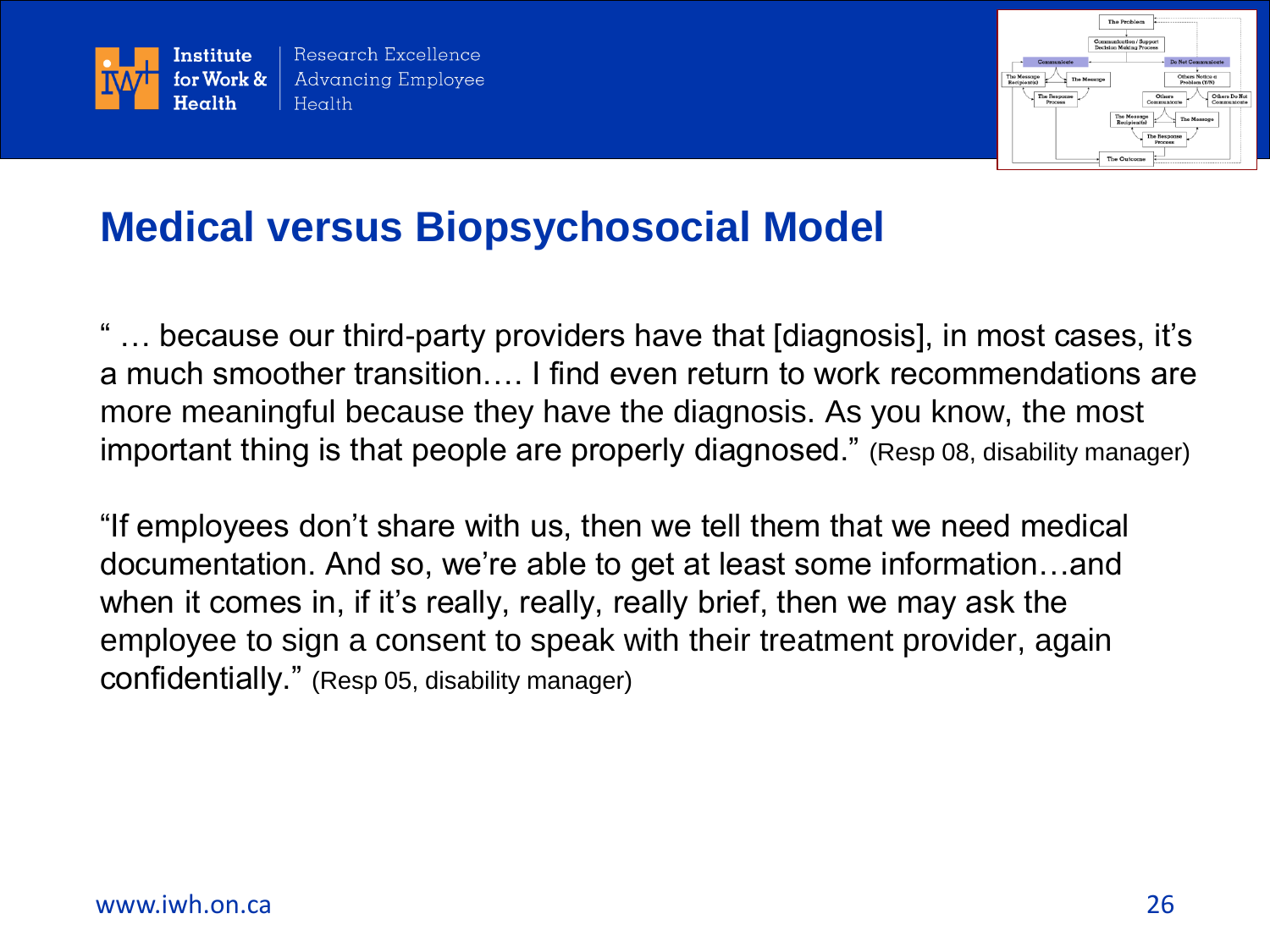



#### **Medical versus Biopsychosocial Model**

"We only gather medical information or I get involved in about 25% of cases. Seventy five percent of cases do not involve a medical practitioner at all for six months – up till they go to long-term disability. We would sort of describe that as a continuous improvement thing where we're trying to accommodate people as opposed to manage their diagnosis, which is a complete and utter waste of time…. You can't explain everything by medicine…by diagnosis, and you need to find some way to be fleet of foot and manage these because, if you don't, they go sour very quickly." (Resp 09, Medical director, business/finance)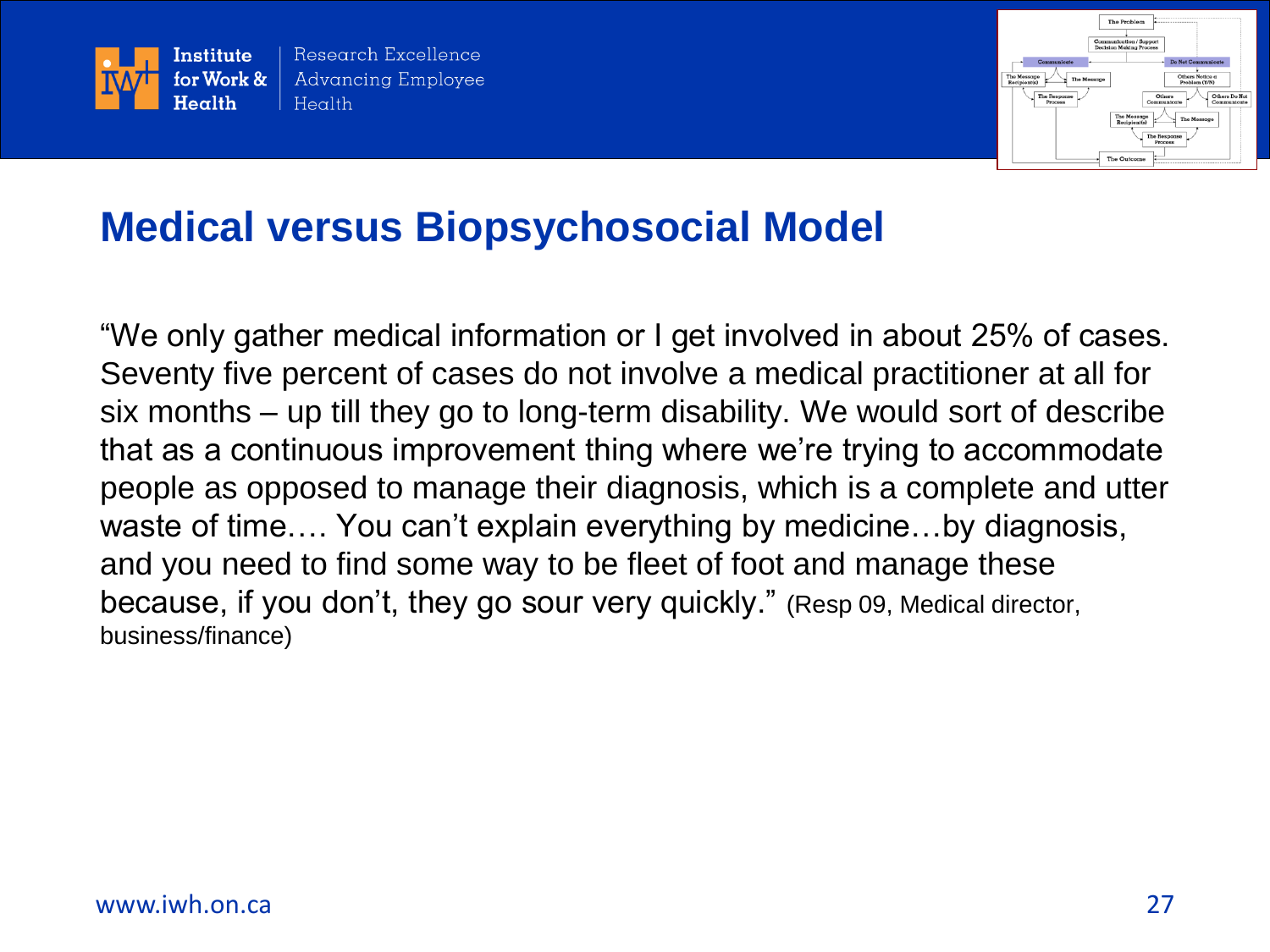



### **Medical versus Biopsychosocial Model**

#### **Why the differences?**

• Some organizations may have a stronger history with compensation systems related to workplace injuries

> - A medical model may be familiar and perceived as a natural extension of disability support and management

• Some organizations struggle with health professional input, which may foster a biopsychosocial approach

- Health professionals are not able to provide the information needed to develop workplace accommodation plans

- Workers struggle to gain access to health care professionals, may have health care professional diagnoses questioned by workplace parties, or incur significant out-of-pocket expenses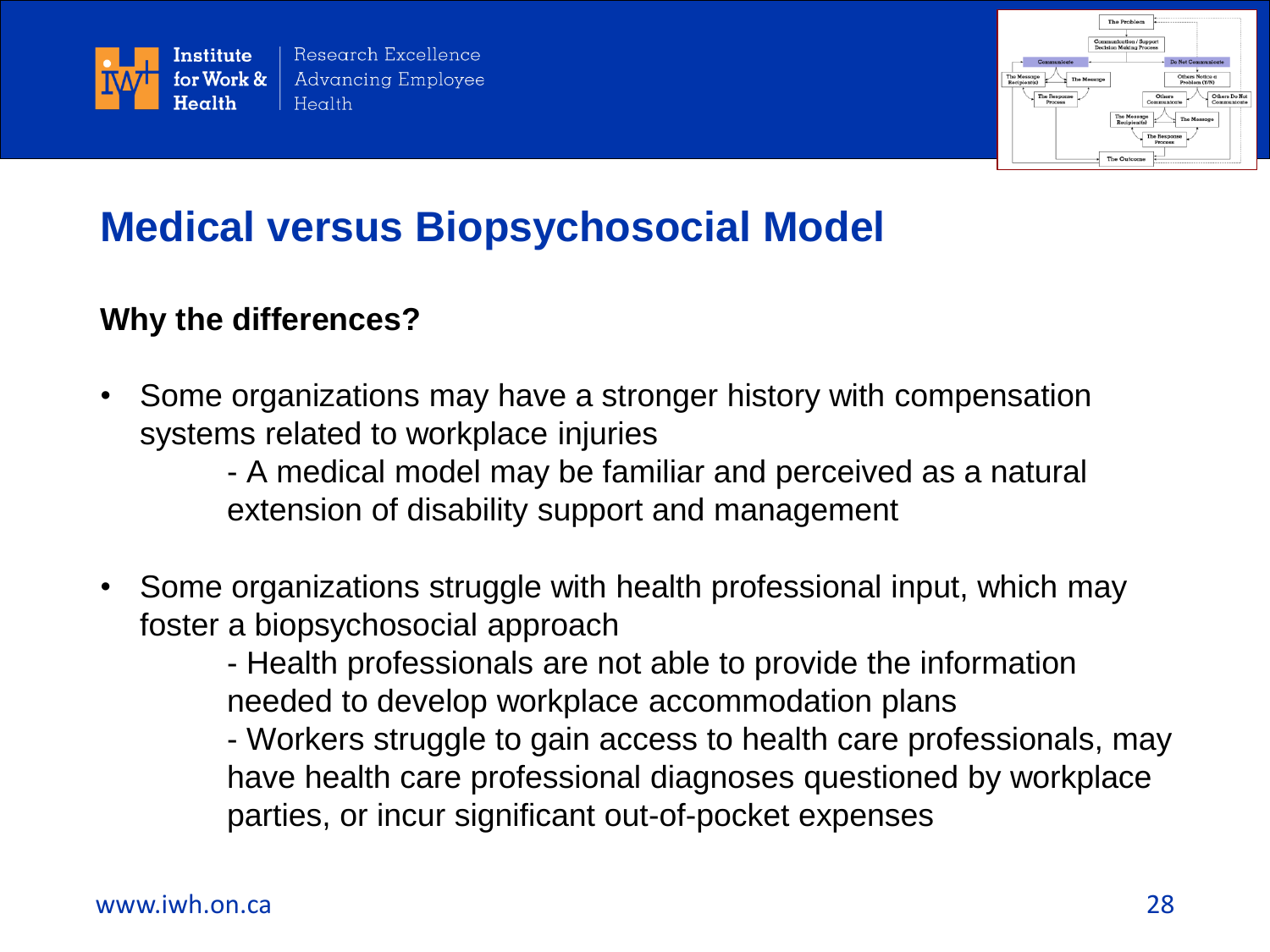



#### **Response Process: Challenges**

#### **Promoting Fairness and Transparency**

Case-by-case approach = haphazard and arbitrary process

Case-by-case approach = flexible and individually responsive process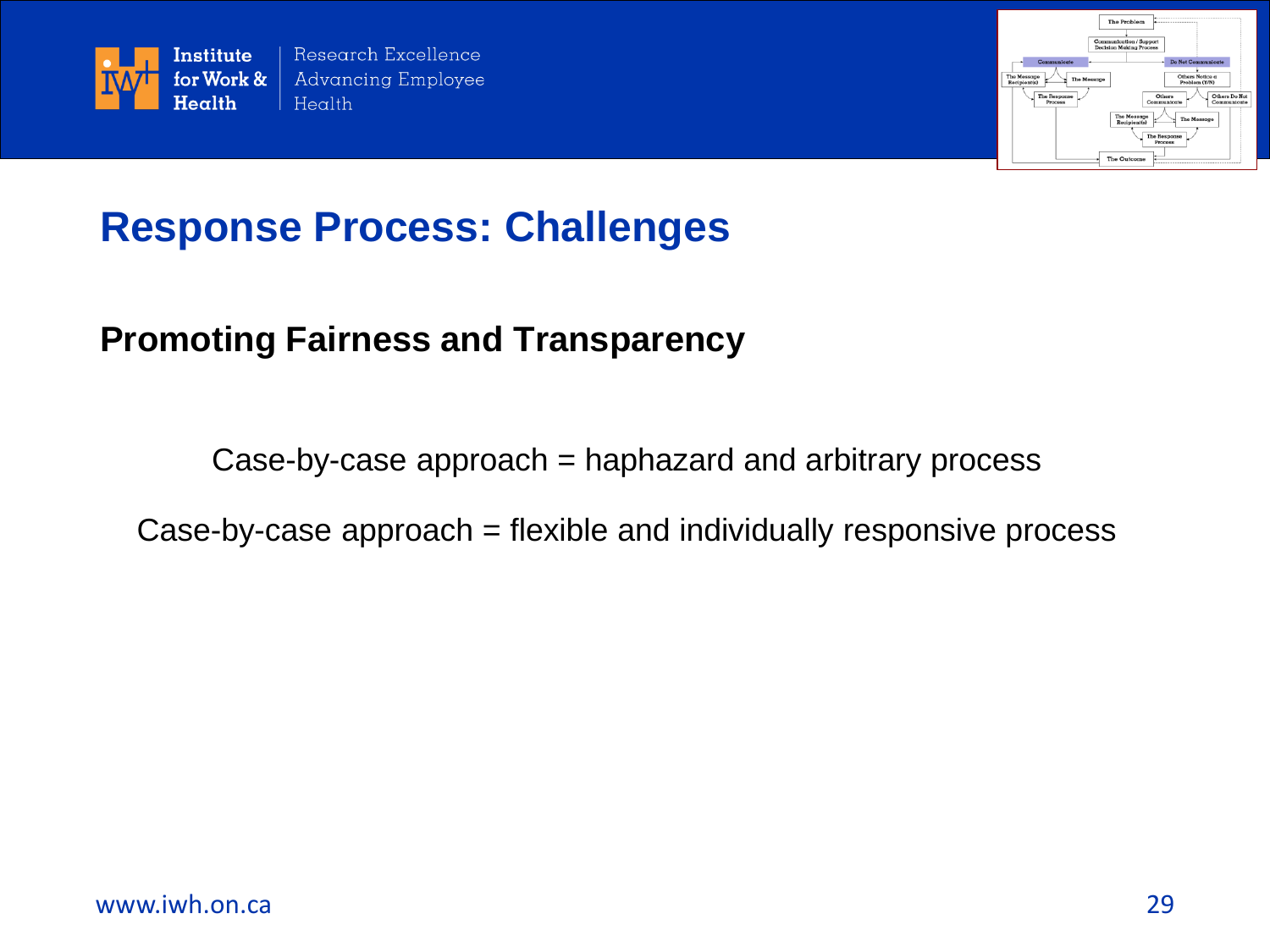



# **Response Processes: Differing approaches to supervisor/manager input**

- To promote fairness and transparency, and deal with variable skills, some organizations take decision making out of the hands of supervisors/ managers
- But, supervisors/managers sometimes report that they receive too little information, while having the greatest responsibility for implementing accommodations, maintaining productivity, planning workloads, and maintaining staff morale and goodwill
- Workers also can be left out of many discussions
- When workers and supervisors/managers are not included, they often perceive that the process erodes trust, is frustrating, and takes too long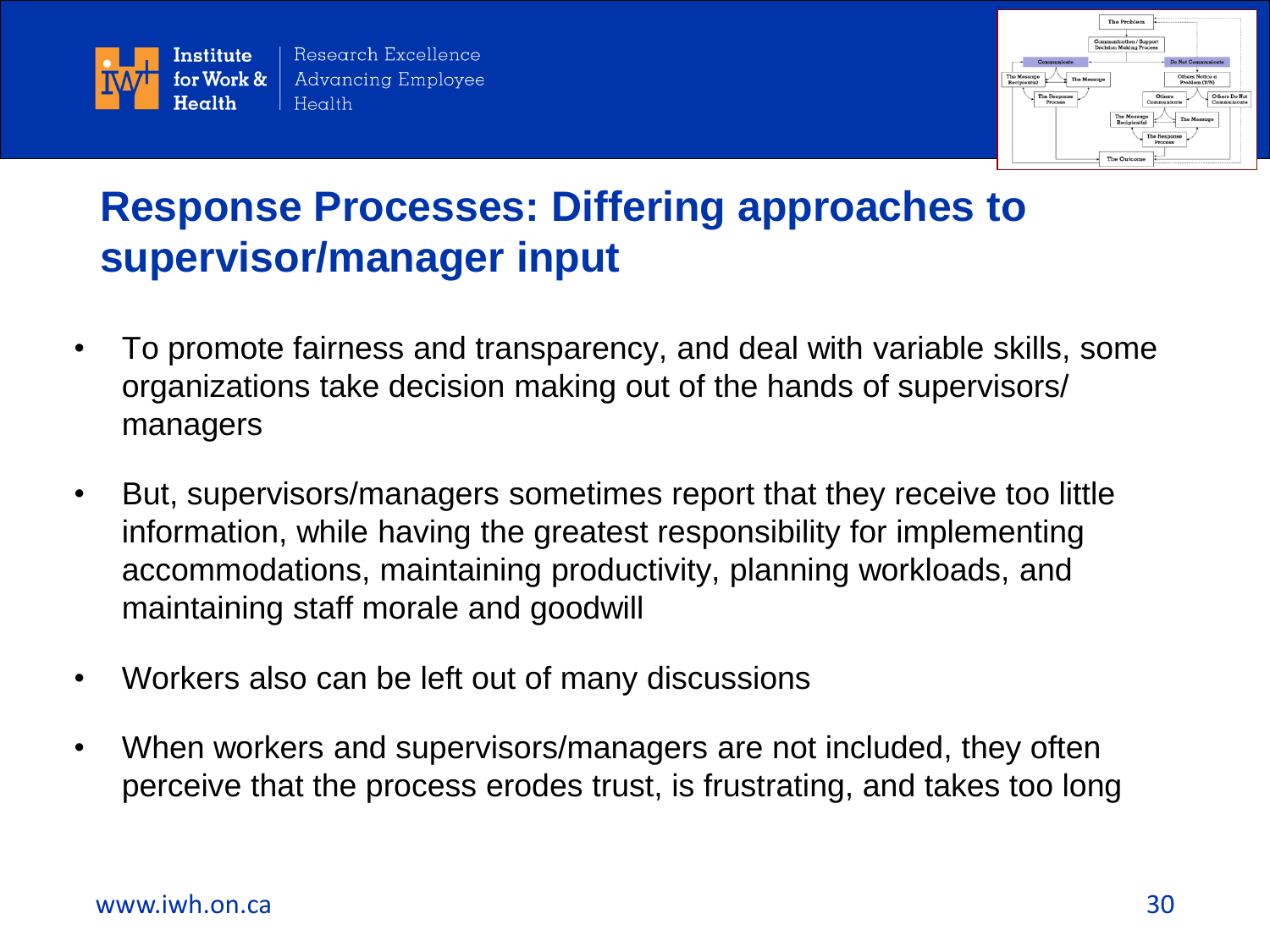



# **Response Processes: Workplace policies and practices do not get implemented in a vacuum**

- Subjective evaluations and affective reactions play a role in responses to information received from workers (e.g., distress, helplessness, annoyance)
- When little information is provided, workplace parties try to "fill in the blanks" and speculate on what they "really think is going on" – it's human nature
- Workplaces can be caring and empathetic or have gossip and misinformation; detracts from productive work and disrupt interpersonal relationships
- Many workers don't want any attention from others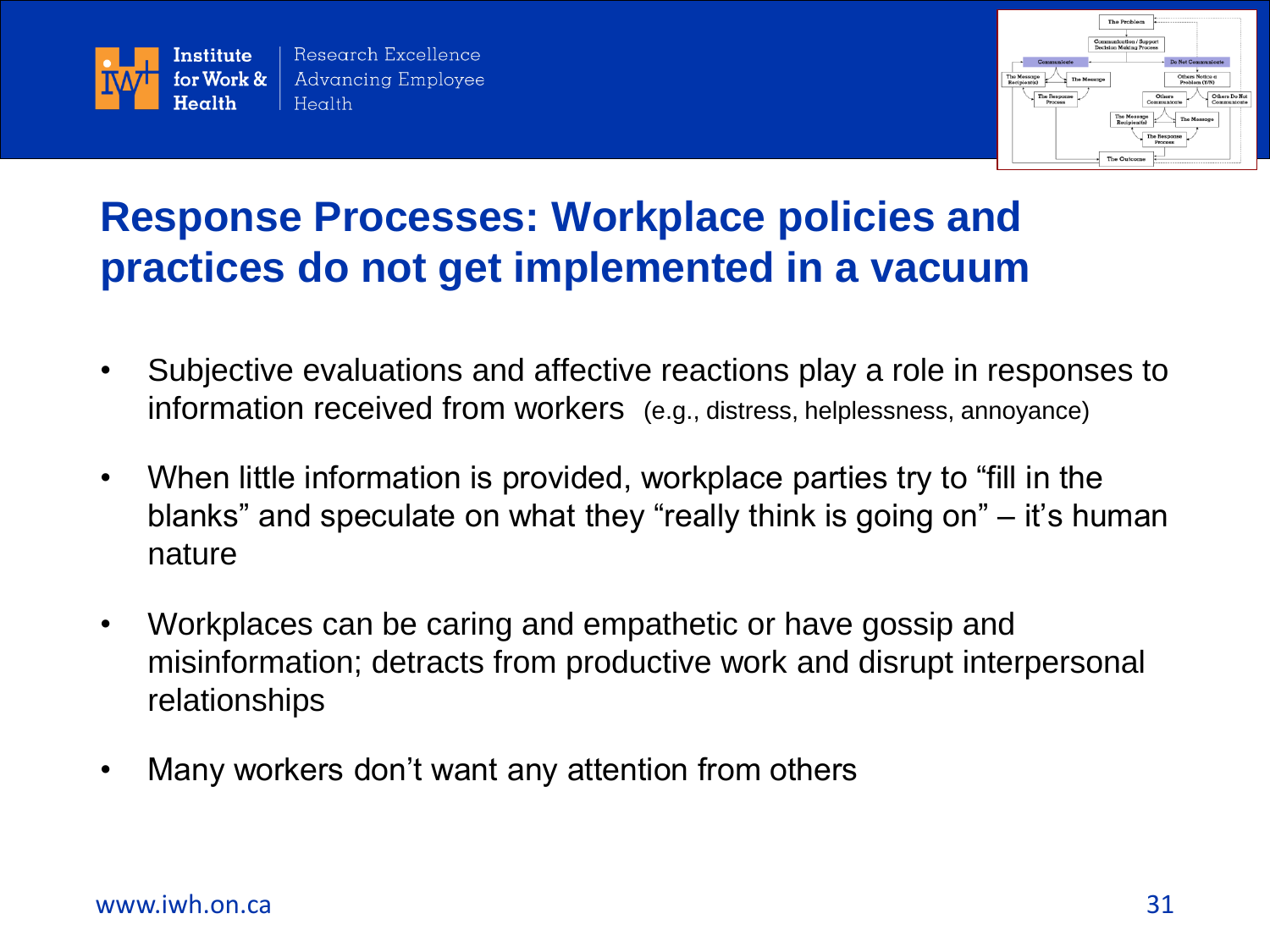



### **It's human nature to wonder….**

"You get the medical note that is strictly correct, which is, [the] employee will not be able to work, and then the return to work [date], and then these are the limitations. We're not told what we're dealing with…. And so, the law, in a sense, runs counter to human nature, because I think we're much more inclined to be sympathetic, and empathetic, and helpful, and creative when we understand what we're dealing with." (Resp 4, labour lawyer for a large employer)

"If they don't have any information, they tend to feel minimized and … sometimes employers say that they feel hurt. They feel hurt that this person isn't talking to them directly….[And] people get curious. It becomes the puzzle of the week. 'They said that they have difficulty with focus and they said that they have difficulty with this. I'm thinking it must be this. Oh, no, it must be this….' You just get these crazy ideas..." (Resp 2, labour lawyer representing workers)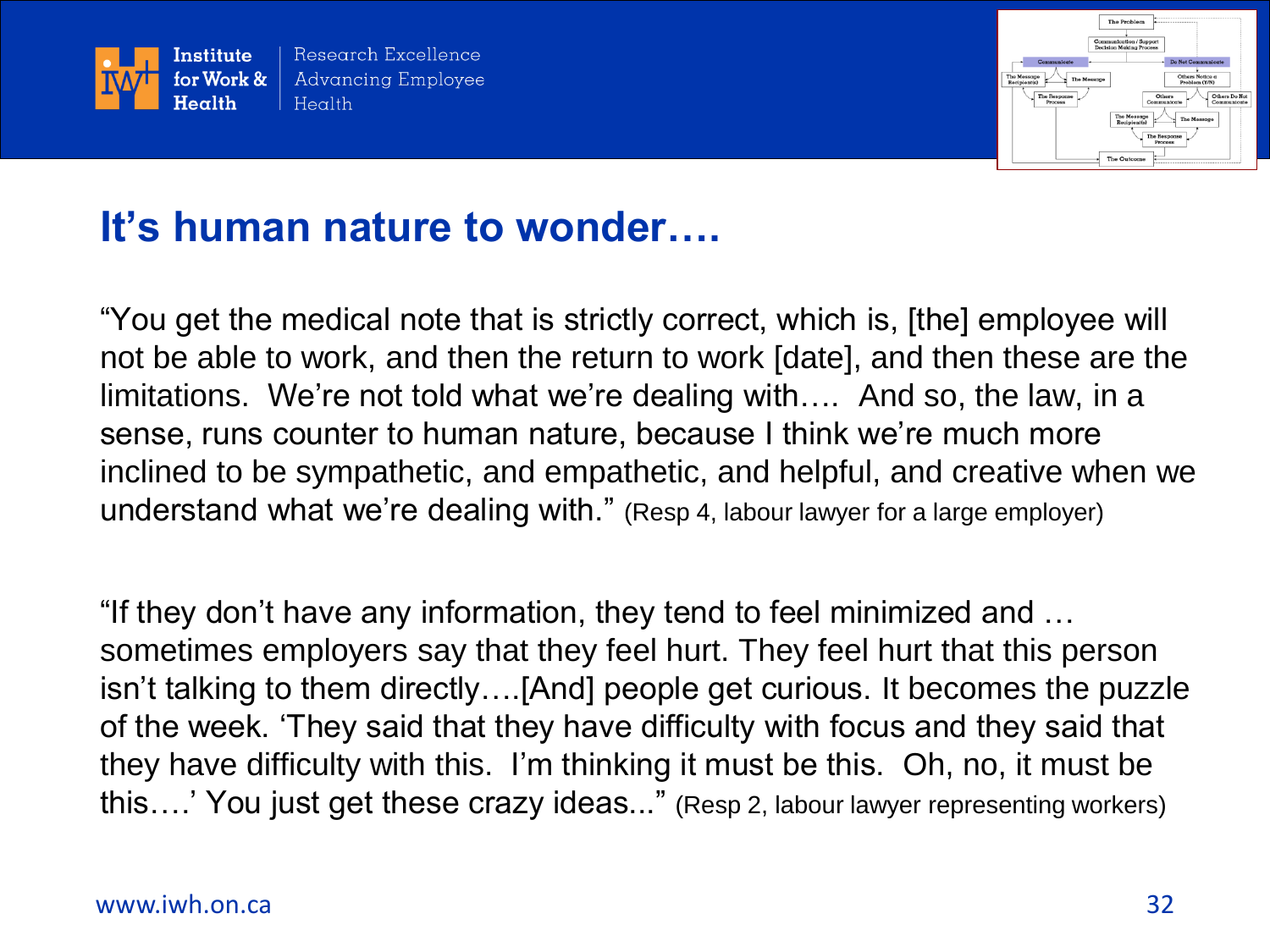



#### **It's human nature to wonder**

• In some cases, participants noted that everyone in a workplace was aware of a health condition. This created a privacy conundrum

"In a small office – you know how it is – people actually have relationships and so confidentiality is out of the bag. We couldn't have tried to pretend that [this person] wasn't away on a mental health disability. The place is just too small, and everybody saw the symptoms themselves. What position does HR have to take?" (Resp 14, human resources professional)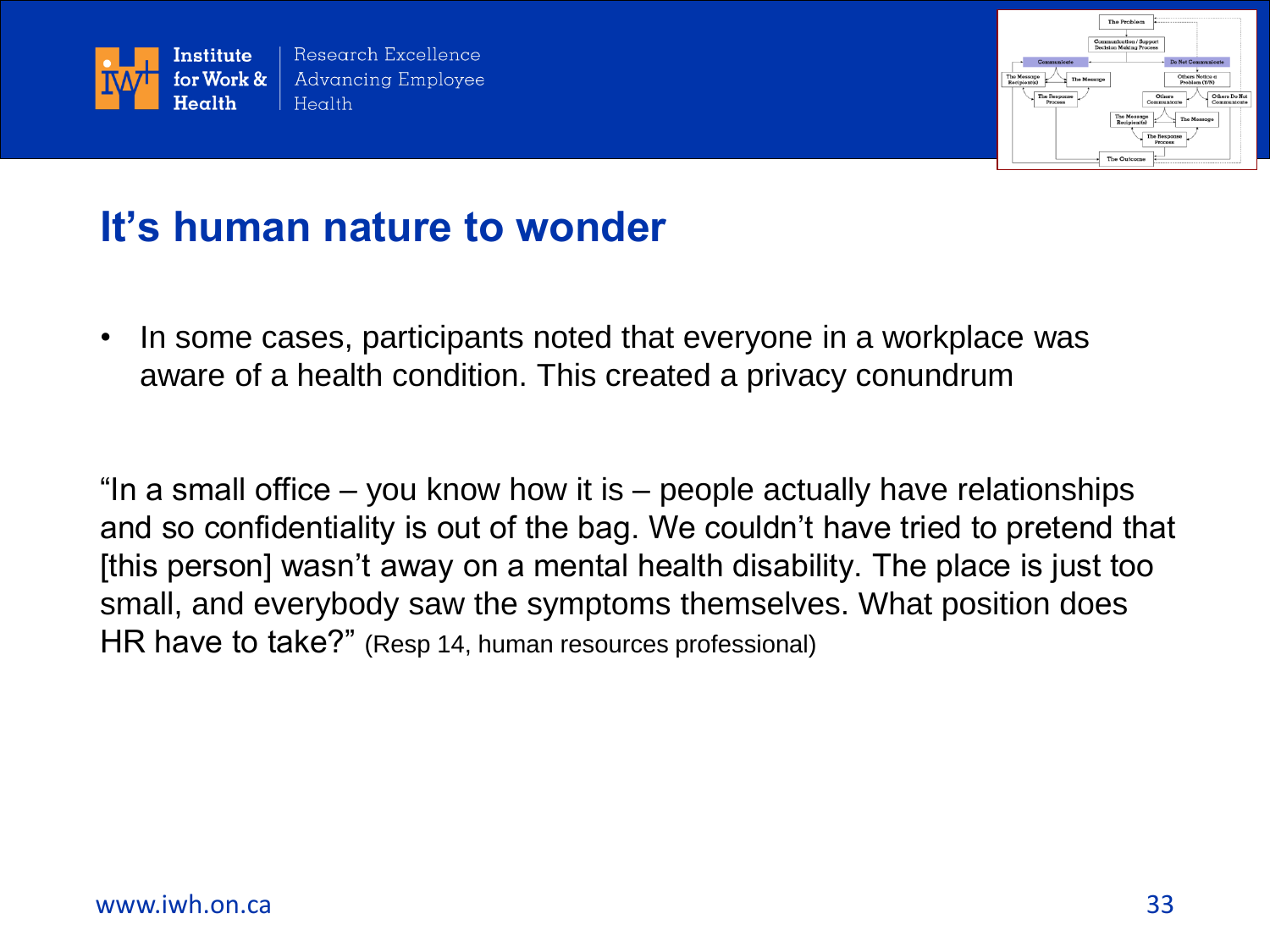



# **Response Processes: Workplace policies and practices do not get implemented in a vacuum**

Message recipients actively evaluate and assess information based on:

- Their own experiences
- Their history with the worker
- Issues of likability, trust, personal stereotypes
- Work context (e.g., workload)
- Their comfort level with the sharing of personal information
- Their perception of the disability management process

There is often tension between trying to develop the perfect implementation process and responding on a case-by-case basis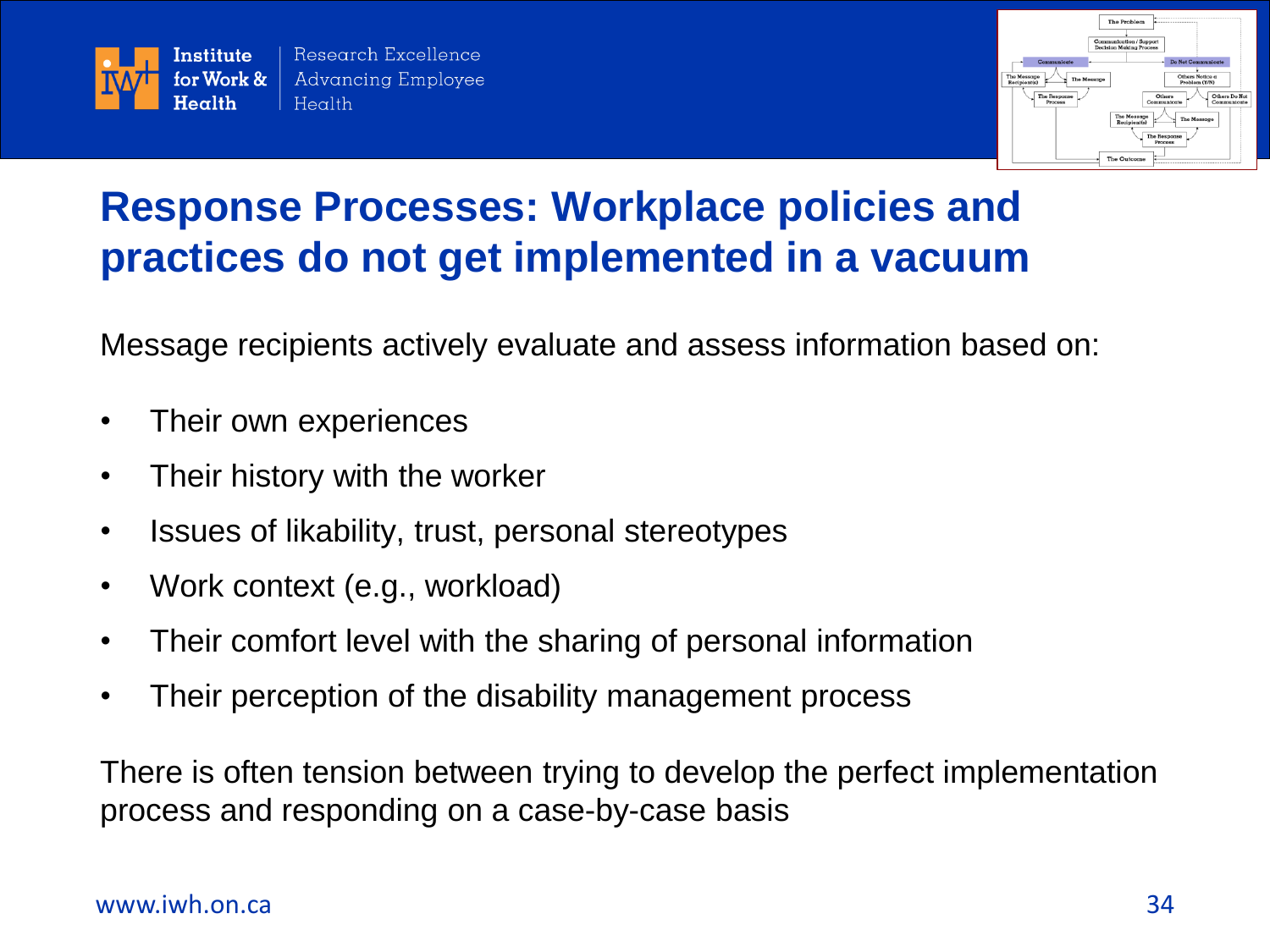



### **Subjective perceptions can matter**

"… there's some workers who just – they have a way about them, and they explain themselves, and you hear them. Then there's other workers that are just more aggressive or demanding, and it doesn't mean that their issue has less merit, but…from my years and years and years of experience, people just sometimes start to shut those people down because they can't see past…their personality, and [that] there's a real issue here." (Resp 10, worker advocate)

"[It matters] whether you start from a position of, 'I'm going to trust until I have reason not to trust', or if you start from, 'I'm not going to trust until you give me reason to trust.'" (Resp 12, human resources professional)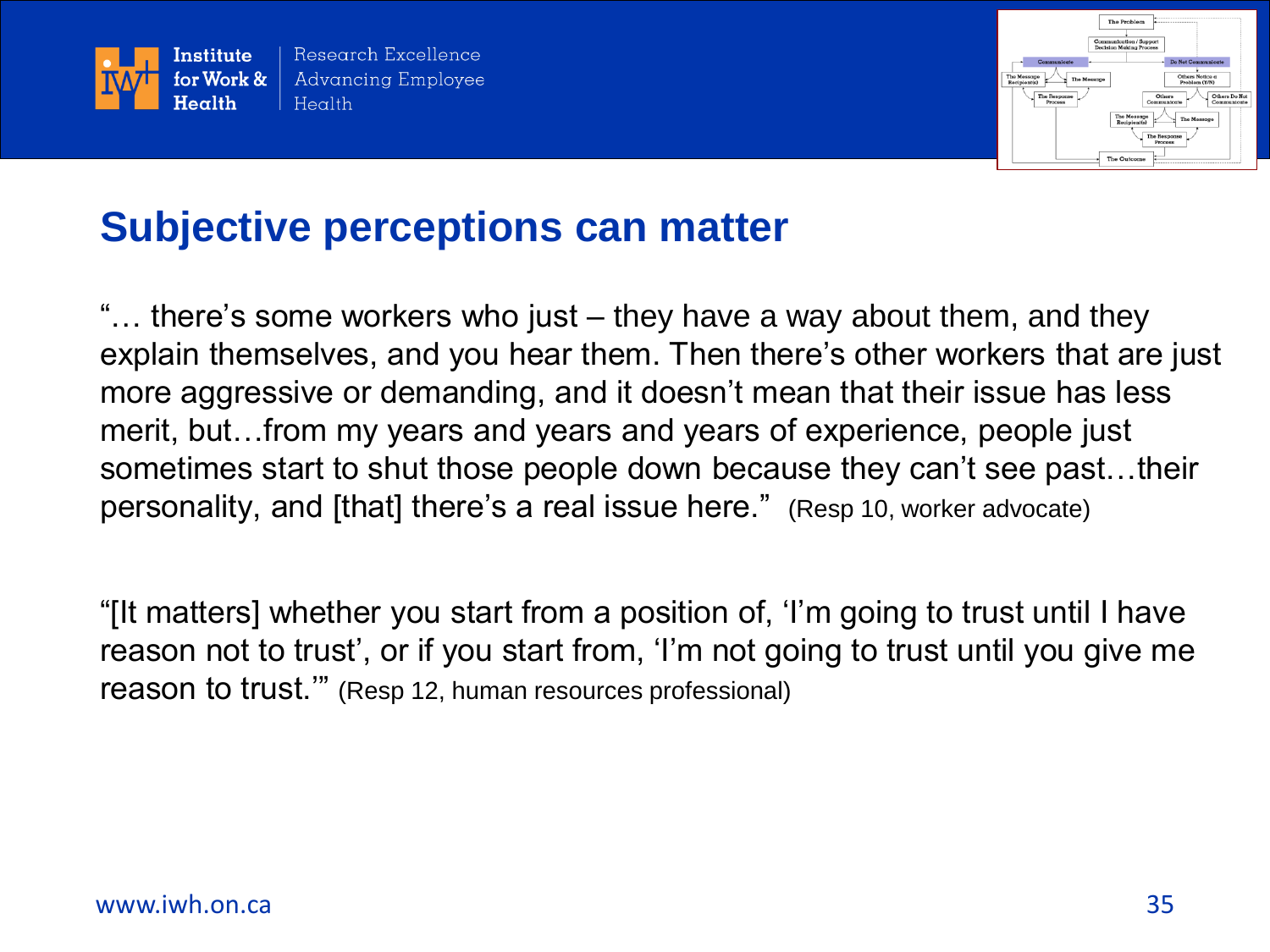



#### **Response Processes**

To sum:

- The disability prevention and support process often works, but is complex
- More explicit attention needs to be given to:
	- Workplace cultures (medical vs biopsychosocial approaches; what does a case-by-case approach really mean?)
	- Who is included and at what point (e.g., a bottom up focus on workers and supervisors; a top down focus managed largely by HR/disability managers; or some combination)
	- Recognizing subjective perceptions and broader workplace attitudes. They are unavoidable, but need to be addressed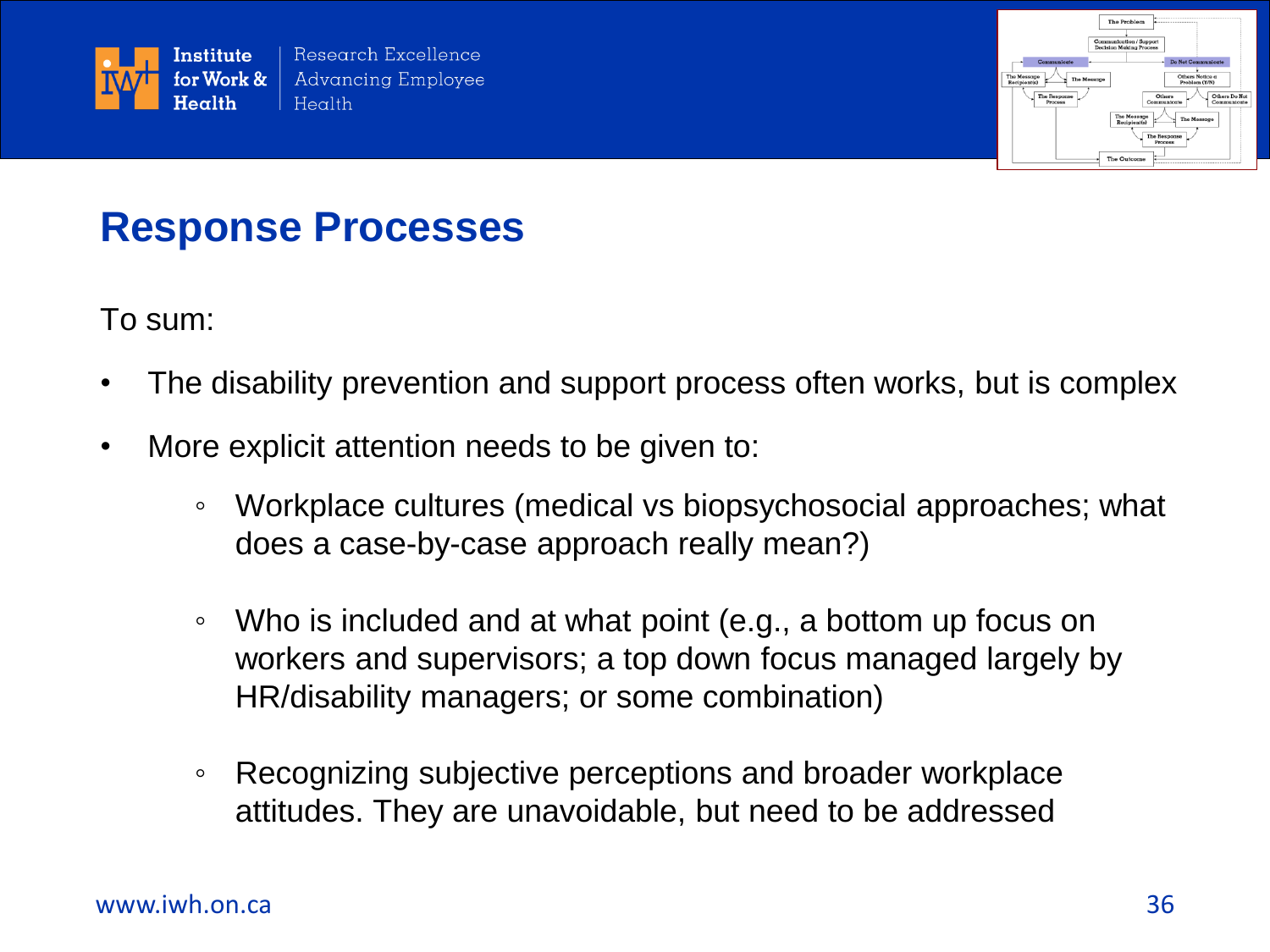

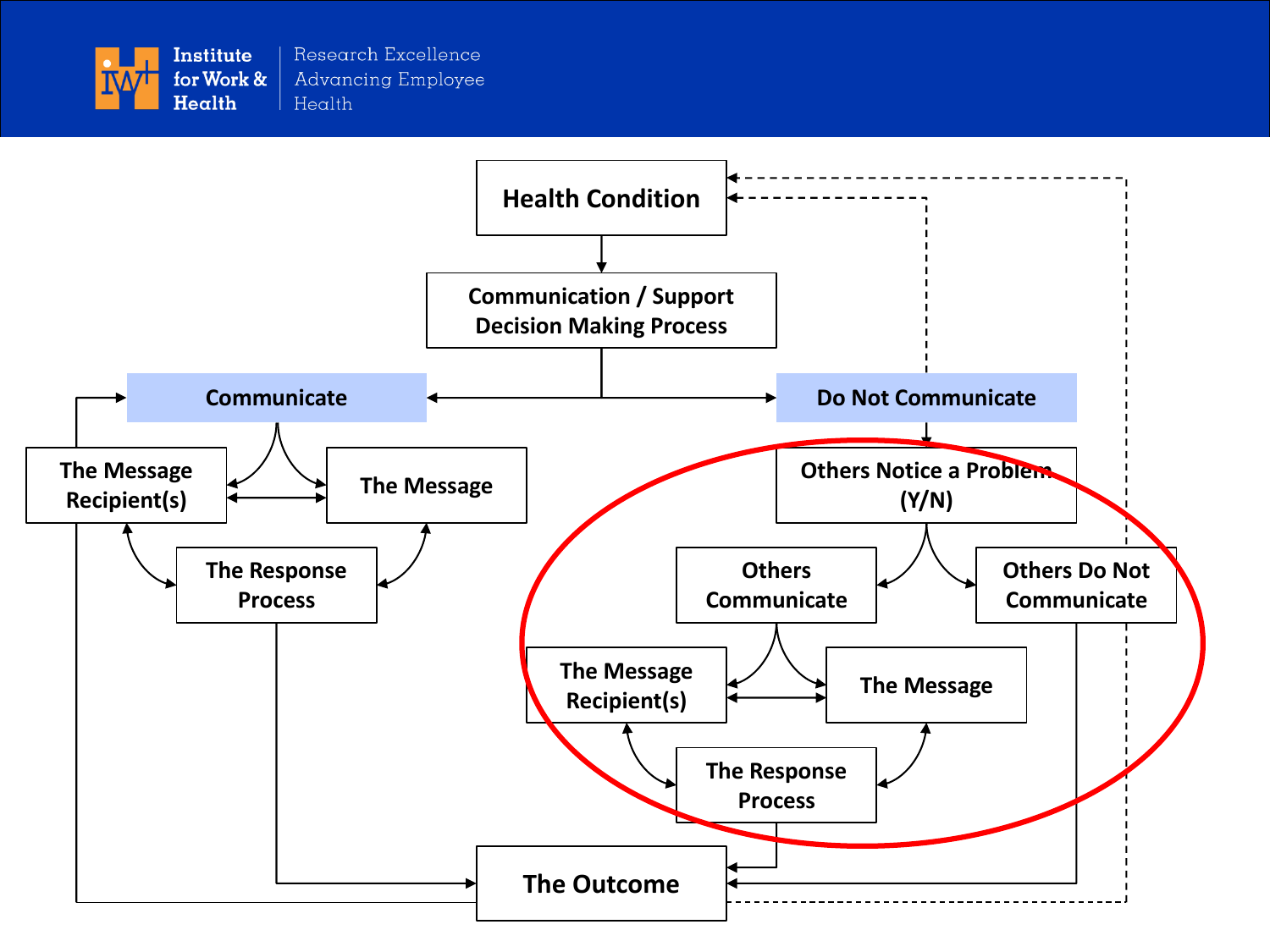



#### **Workplace parties decide to communicate**

- Workplace parties may notice changes in a worker's performance, mood, or demeanour
- Supervisors/managers or co-workers may approach a person informally to seek information and offer support
- Prior to approaching a worker, workplace parties will go through their own decision-making process whether or not to communicate
- If approached, a worker may or may not provide information that explains the changes
- Among the most stressful situations for workplace parties are mental health manifestations that are denied/not recognized by workers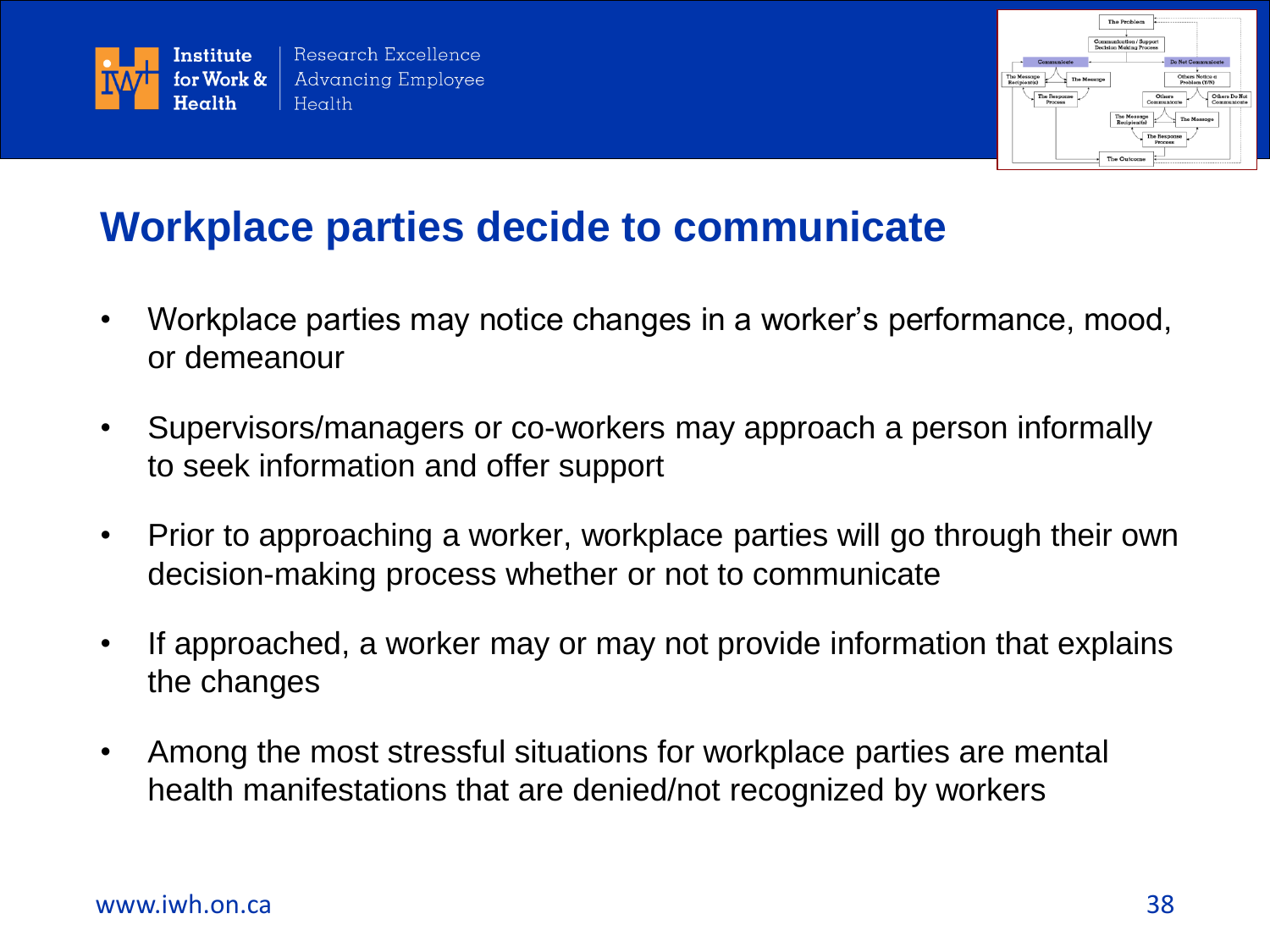



"This one individual was saying that people were talking about her… Staff would come in and do some work, and she would think that they were spying on her…. we talked to the physician, the psychologist about it, trying to get some information about accommodation – is she getting the right kind of treatment or does she need any treatment?... Not knowing a diagnosis was difficult…. She thought she was fine. We don't know if she was or not…. But really, she came very close to being fired. (Resp 1, human resources professional, service sector)

"Truly with mania you generally don't know anything is wrong. It's very hard to have insight when one is manic … In fact, I had some insight, but I really needed friends to say, 'What's going on?'" (Resp 19, worker advocate with bipolar disorder, professional)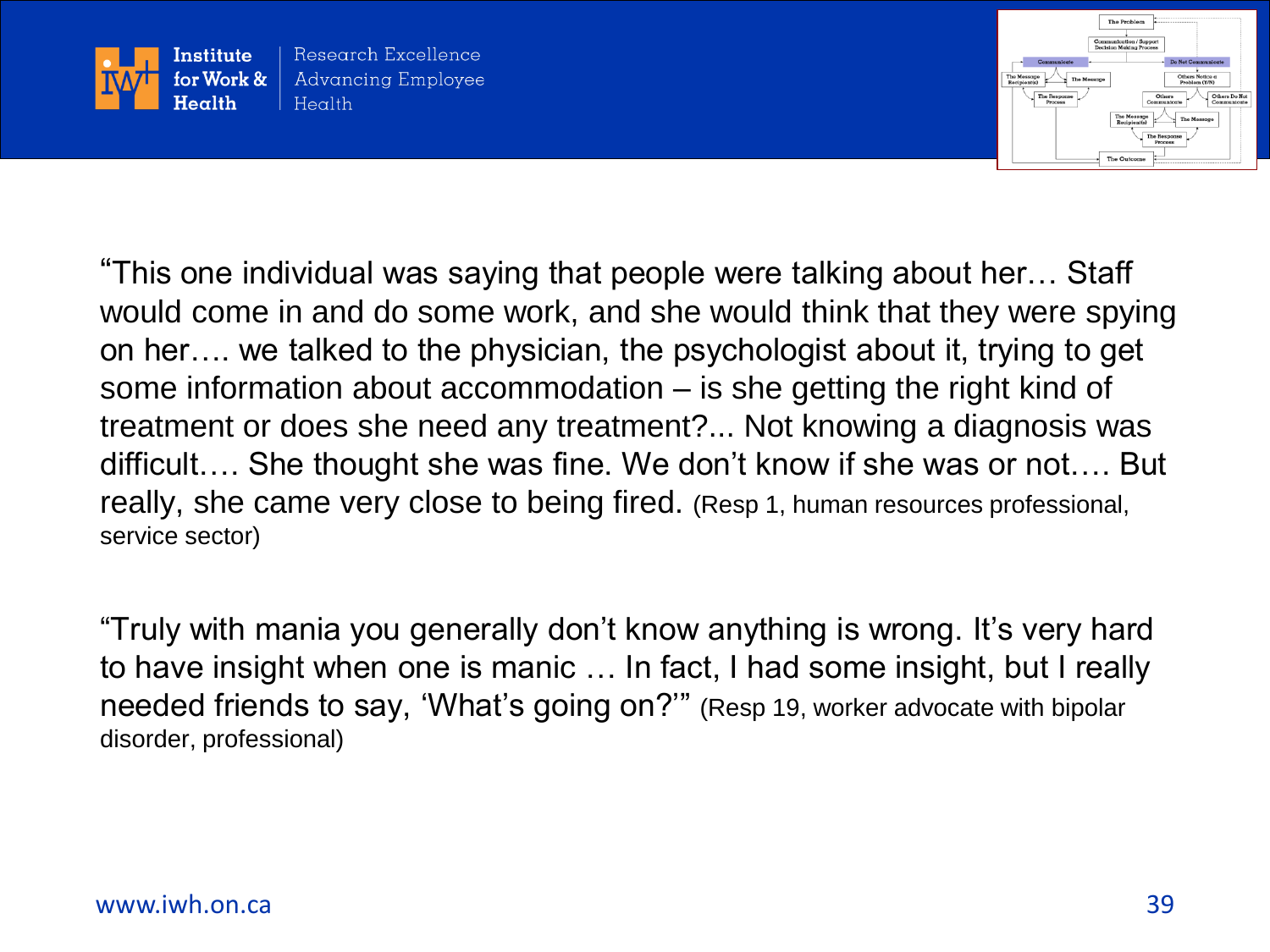



### **Workplace parties decide to communicate**

- In larger organizations, formal communication is often triggered by a threshold of work absences being reached
- Often labeled "attendance management" or "attendance support," the programs trigger mandatory meetings, ostensibly to identify support needs
- Yet, workers AND workplace parties acknowledge they can:
	- 1. Pressure workers into disclosing *something*
	- 2. Re-cast disability as a performance problem (i.e., progressive disciplinary actions needed)
	- 3. Focus future discussion on performance deficits and not skills and abilities
	- 4. Erode trust and confidence in the disability support process
- Some workers (especially with mental health issues) will admit to performance problems rather than risk disclosing a mental health issue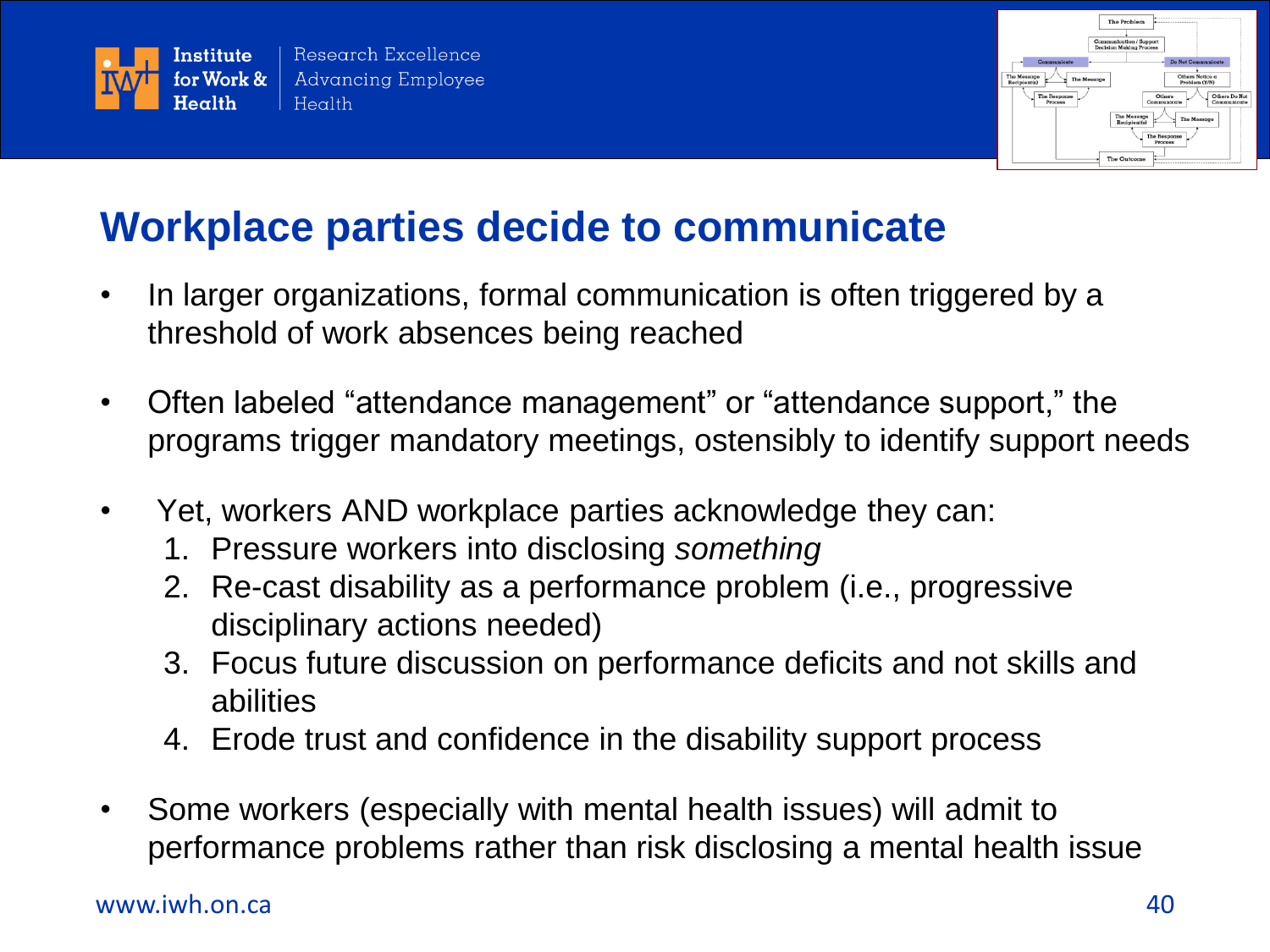



"What happens with episodic conditions is that they have incidental absences and… if they pass that ten-day threshold, then a progressive discipline approach is taken with them and that's not always the right approach to take for someone who just needs time off periodically to attend to their health" (Resp 05, disability manager)

"It sets up an urgency at the beginning because usually by the time they might involve [a disability manager] … they're quite high in the [attendance management] program….The employee, in a lot of situations, [is] not getting along all that well with management because they're being attendance managed…. It's a little harder for [a disability manager] to develop the relationship we need, but it varies widely. (Resp 16, disability manager)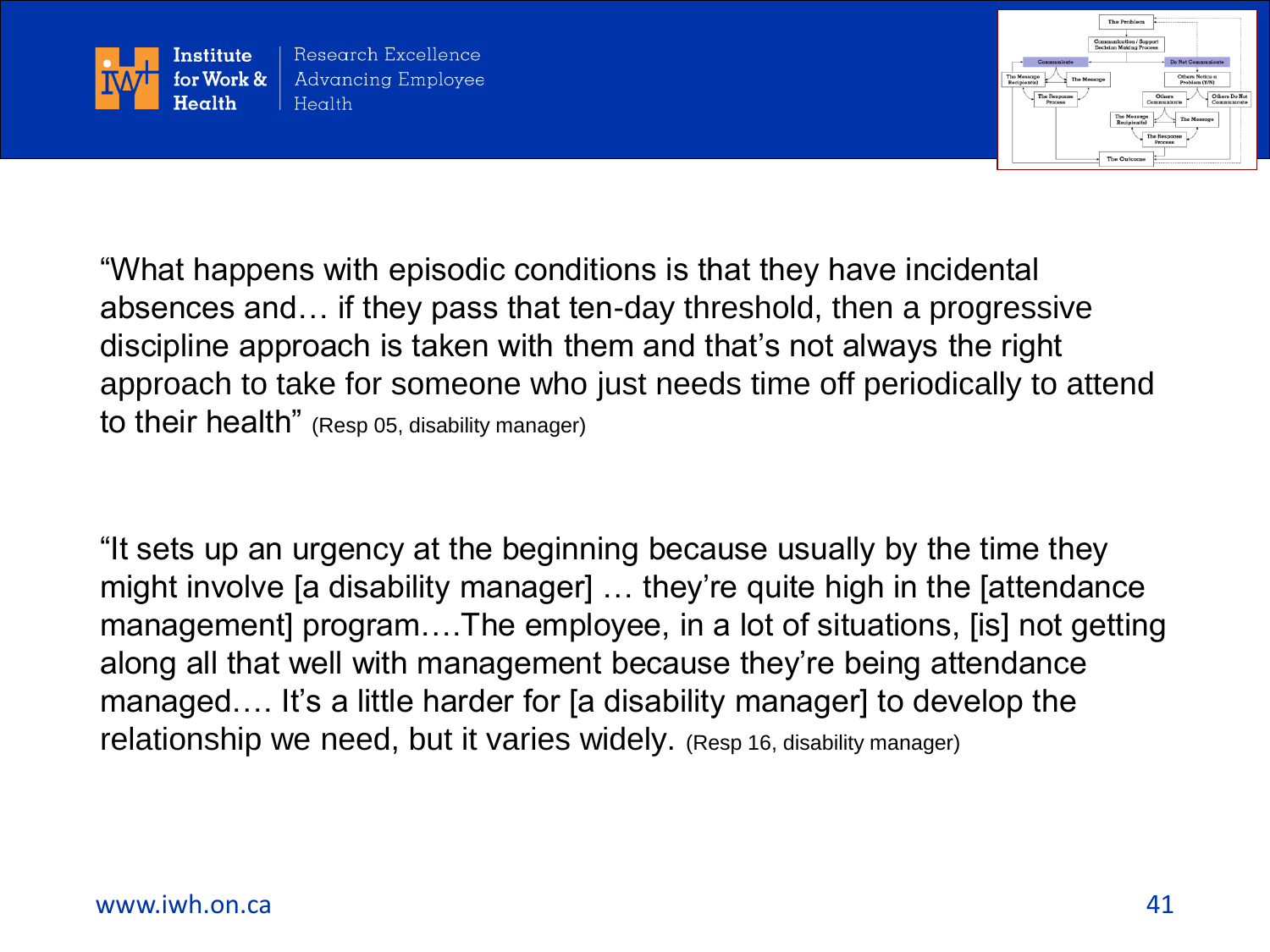

# **Going forward**

There is a need for additional evidence-based tools, resources and training aimed at workers and workplace parties to:

- 1) Foster communication and its appropriate timing while protecting worker privacy and worker preferences related to sharing information
- 2) Assess job demands and create tailored accommodation plans, as well as provide guidance on monitoring them over time
- 3) Meet the needs of workers with diverse episodic conditions and a wide range of workplace needs and cultures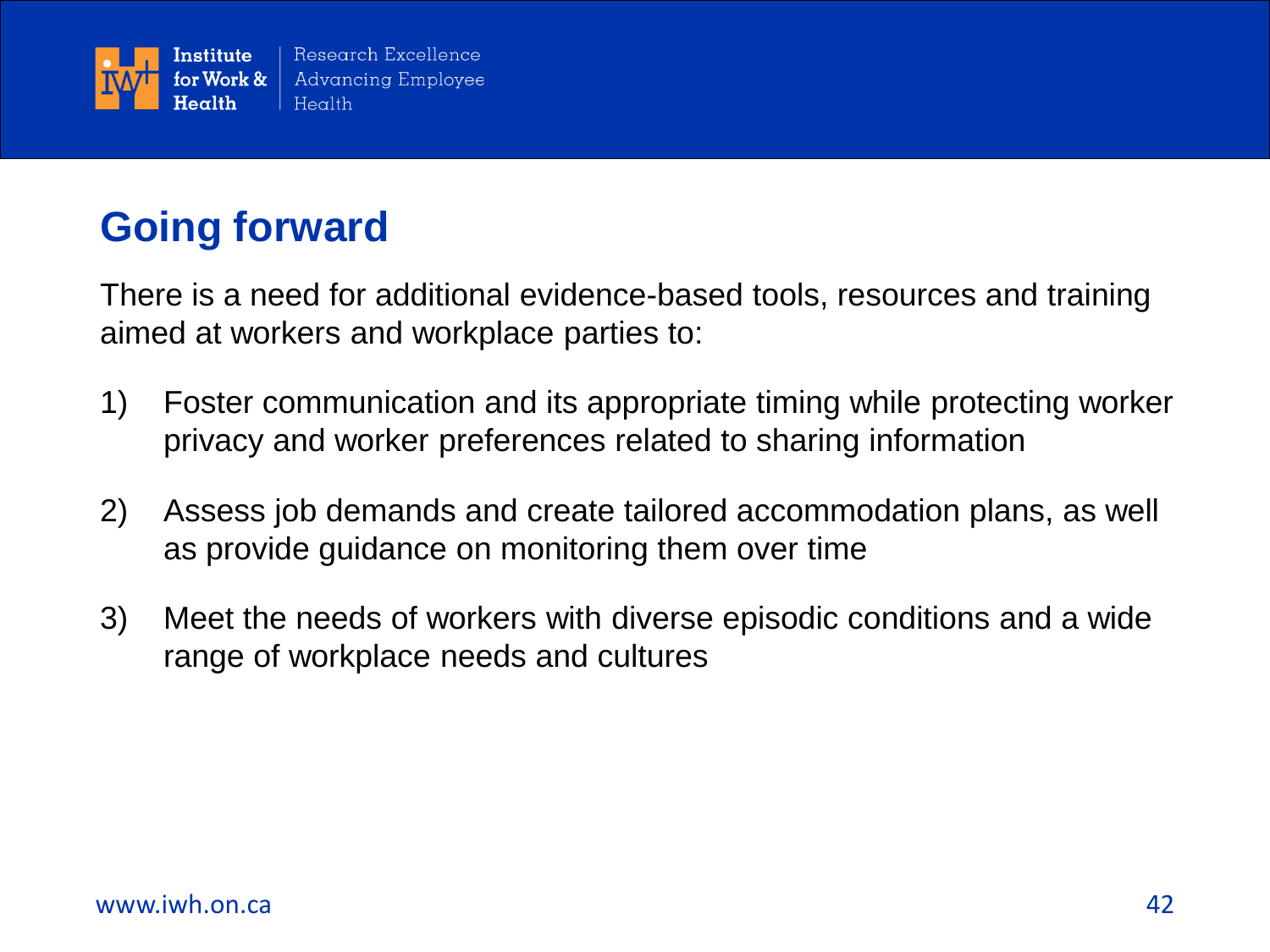

# **Going forward**

There is a need for additional evidence-based tools, resources and training aimed at workers and workplace parties to:

- 1) Foster communication and its appropriate timing while protecting worker privacy and worker preferences related to sharing information
- 2) Assess job demands and create tailored accommodation plans, as well as provide guidance on monitoring them over time
- 3) Meet the needs of workers with diverse episodic conditions and a wide range of workplace needs and cultures

**Developing, implementing and evaluating new tools and resources is the goal of a 5-year Healthy and Productive work grant**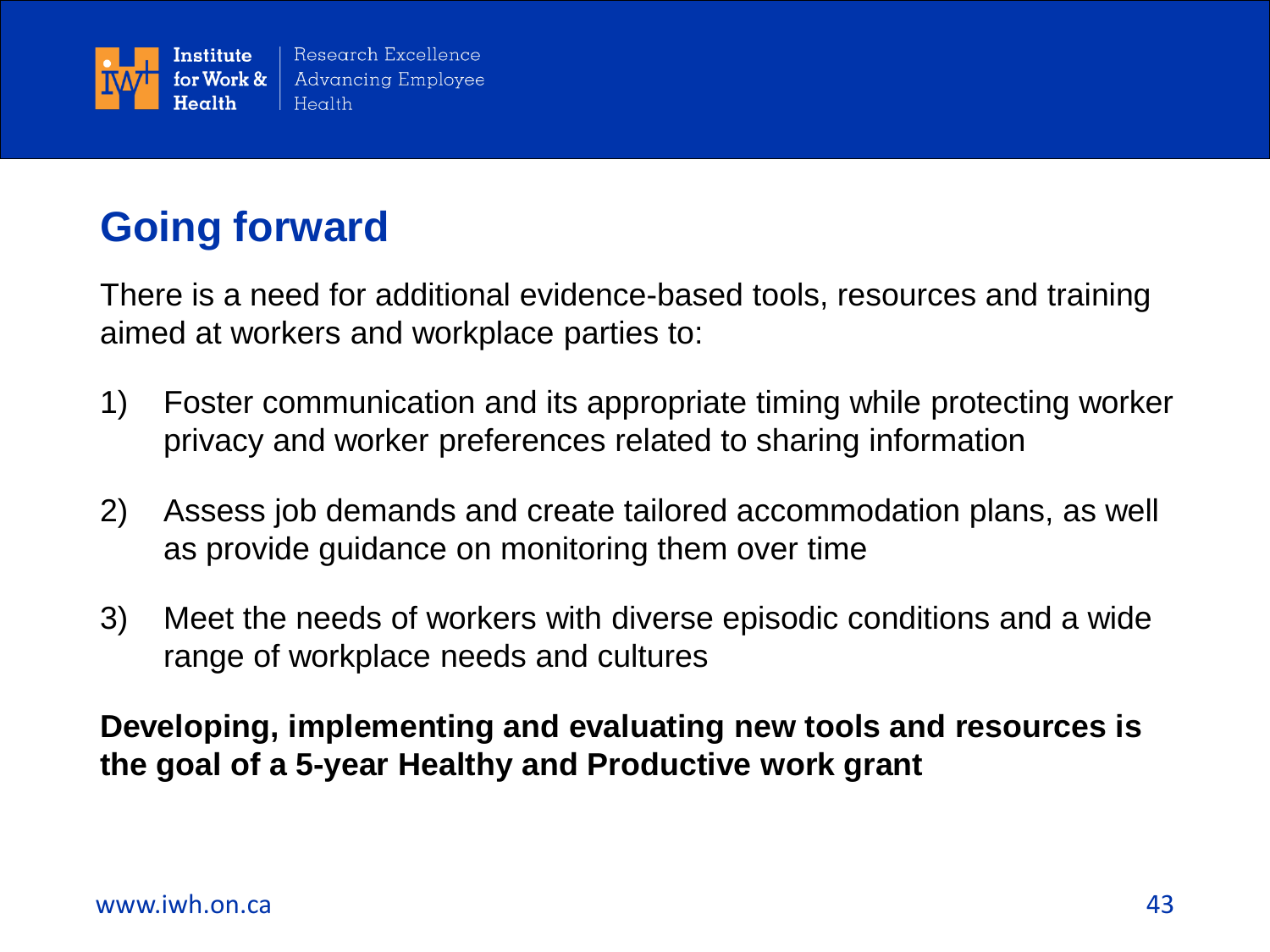**Accommodating and communicating about episodic disabilities (ACED): A partnership to deliver workplace tools and resources to sustain the employment of people with chronic, episodic conditions**

#### **Project Director:** Monique Gignac

#### **Research Team:**

Emma Irvin **Arif Jetha** Arif Jetha Joy MacDermid Ron Saunders William Shaw Peter Smith Julie Bowring Sara Macdonald Sabrina Tonima

#### **Partners:**

Ontario Ministry of Labour Realize Institute for Work & Health University of Toronto

Dorcas Beaton **Curtis Breslin** Curtis **Breslin** Renée-Louise Franche Aaron Thompson Emile Tompa **Dwayne Van Eerd** 

Arthritis Society Canadian Mental Health Association Crohn's & Colitis Canada Great-West Life Centre for Mental Health in the Workplace Mindful Employer Canada Multiple Sclerosis Society of Canada



Social Sciences and Humanities **Research Council of Canada** 

Conseil de recherches en sciences humaines du Canada



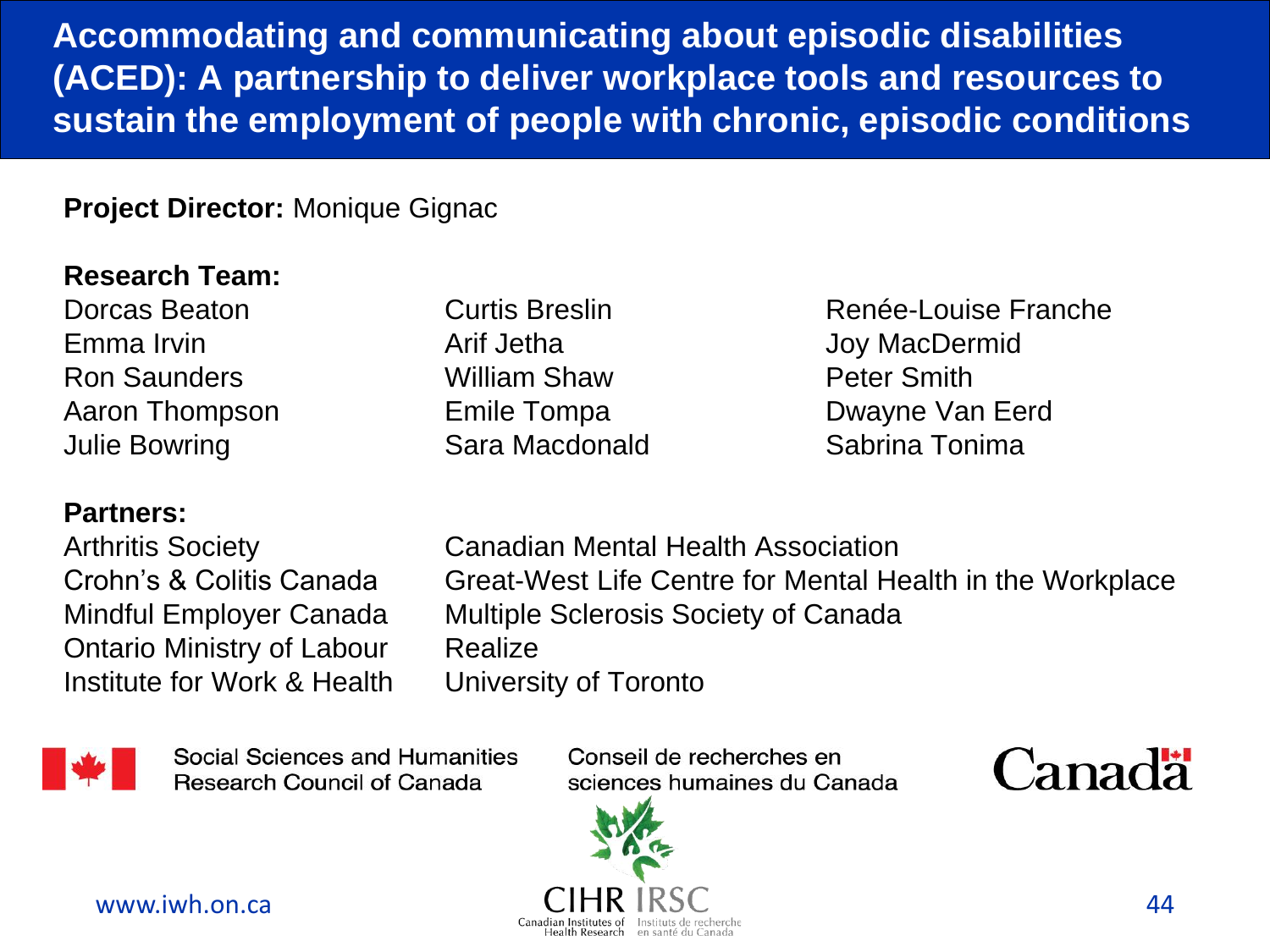

### **Special thanks**

#### To all our key informant participants

Julie Bowring

Dina Al-Khooly

Sara Macdonald

Kristina Buccat

Uyen Vu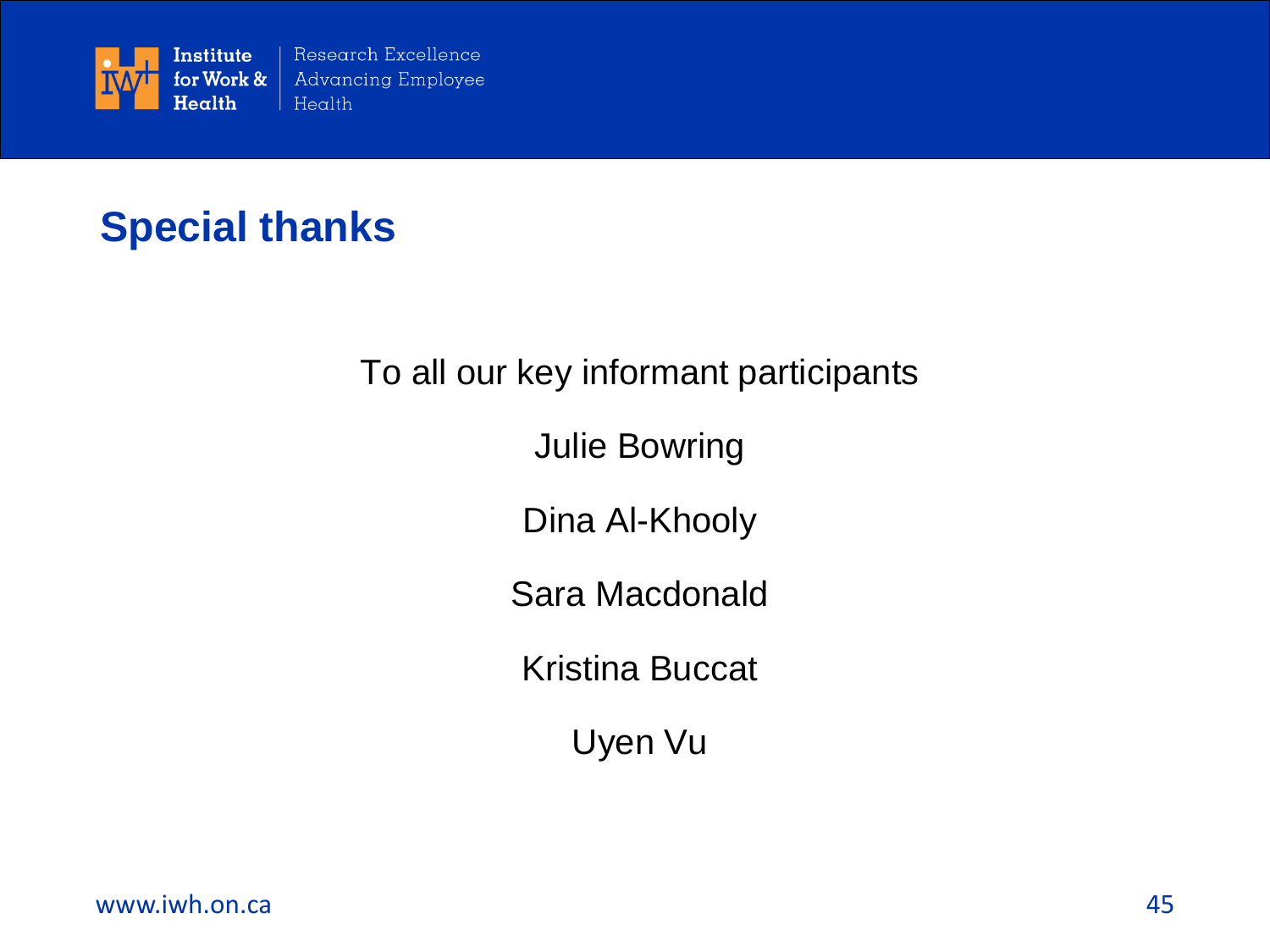

# **Thank you**

# **Comments? Questions?**